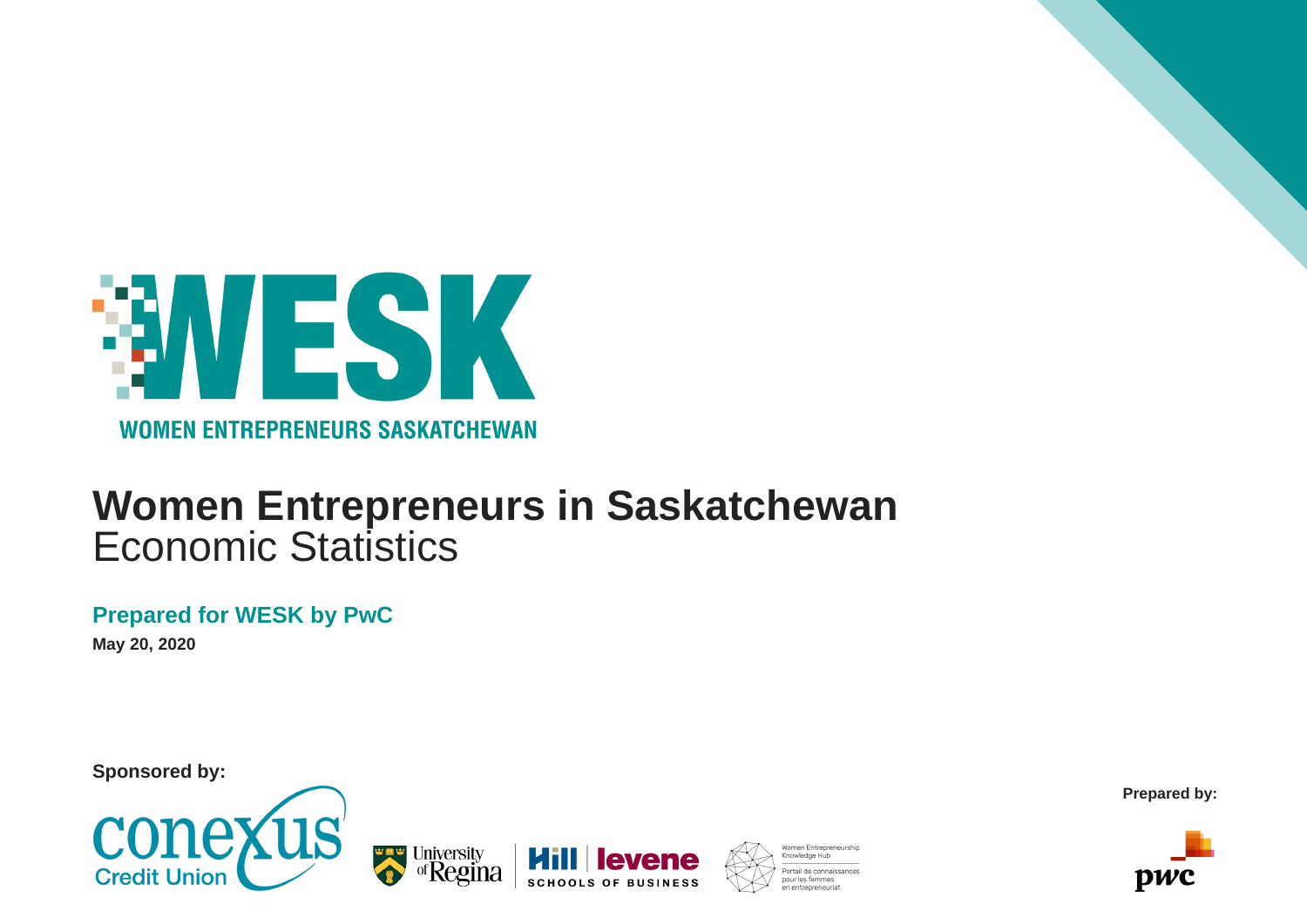## Table of contents

| <b>Executive summary</b> | 03 |
|--------------------------|----|
| 1. Introduction          | 09 |
| 2. Methodology           | 11 |
| 3. Metrics and insights  | 16 |
| 4. Summary of findings   | 35 |
| 5. Appendices            | 39 |
|                          |    |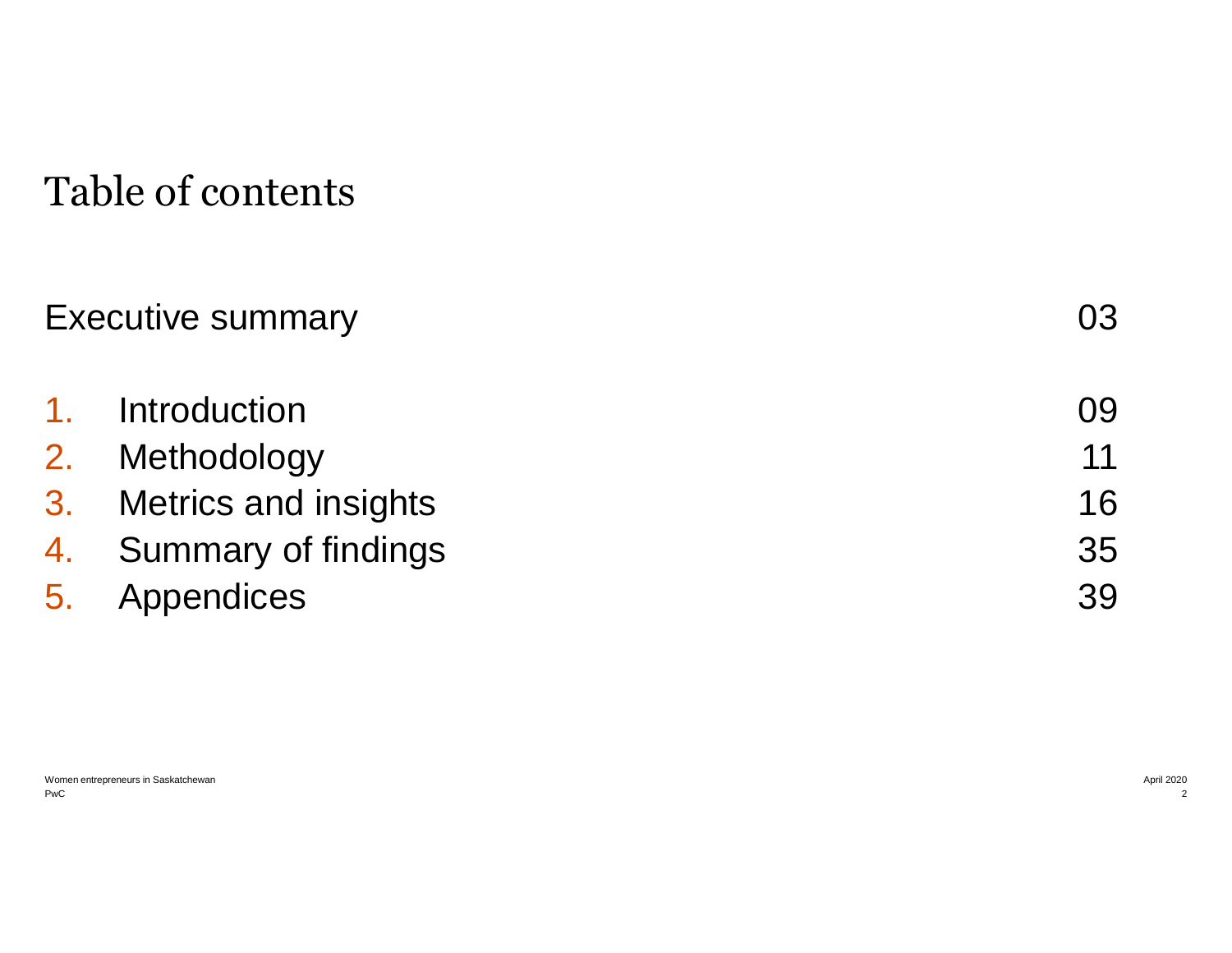# Executive summary

women entrepreneurs in Saskatchewan April 2020 of the control of the control of the control of the control of the control of the control of the control of the control of the control of the control of the control of the con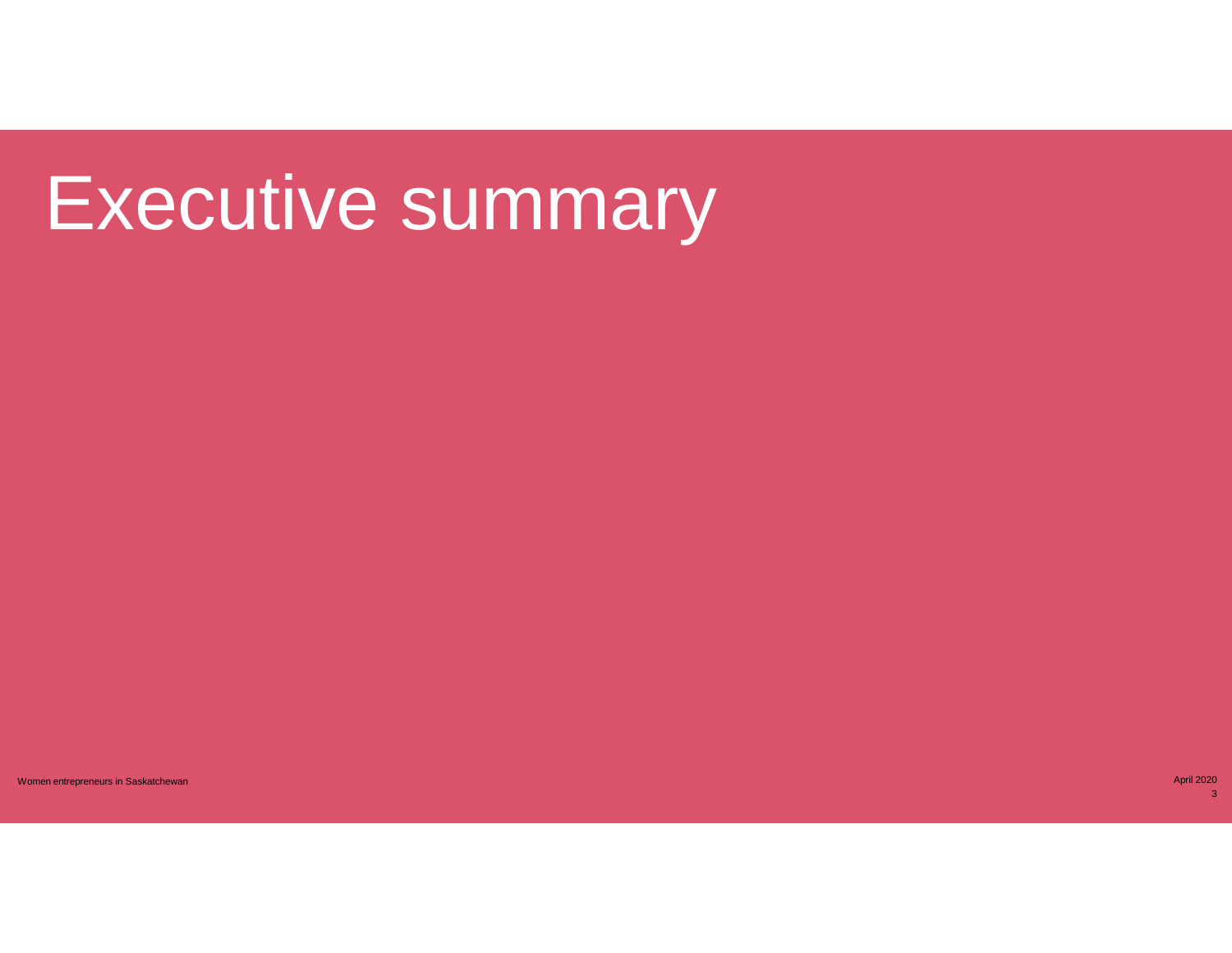### Study objective, scope and methodology

### **Objective: Estimate economic statistics to understand women entrepreneurship in Saskatchewan**

PricewaterhouseCoopers LLP ("PwC") was engaged by the Women Entrepreneurs of Saskatchewan ("WESK") to estimate metrics that describe women entrepreneurship activity levels in Saskatchewan as it relates to:

- Number of businesses with employees
- Number of employees
- **Revenues**
- Sectors of operations/business activity
- City of location
- Ownership type (sole proprietorship, incorporated)
- Majority women-owned and women-led businesses
- Aggregate economic contribution

### **Scope of the study and study study study methodology**

From a PwC proprietary data set of 70,874 businesses in Saskatchewan, we used a sample equal to 8.4% of the total businesses for which the CEO/owner/lead executive's gender could be ascertained:



PwC Women entrepreneurs in Saskatchewan April 2020 April 2020 April 2020 April 2020 April 2020 April 2020 April 2020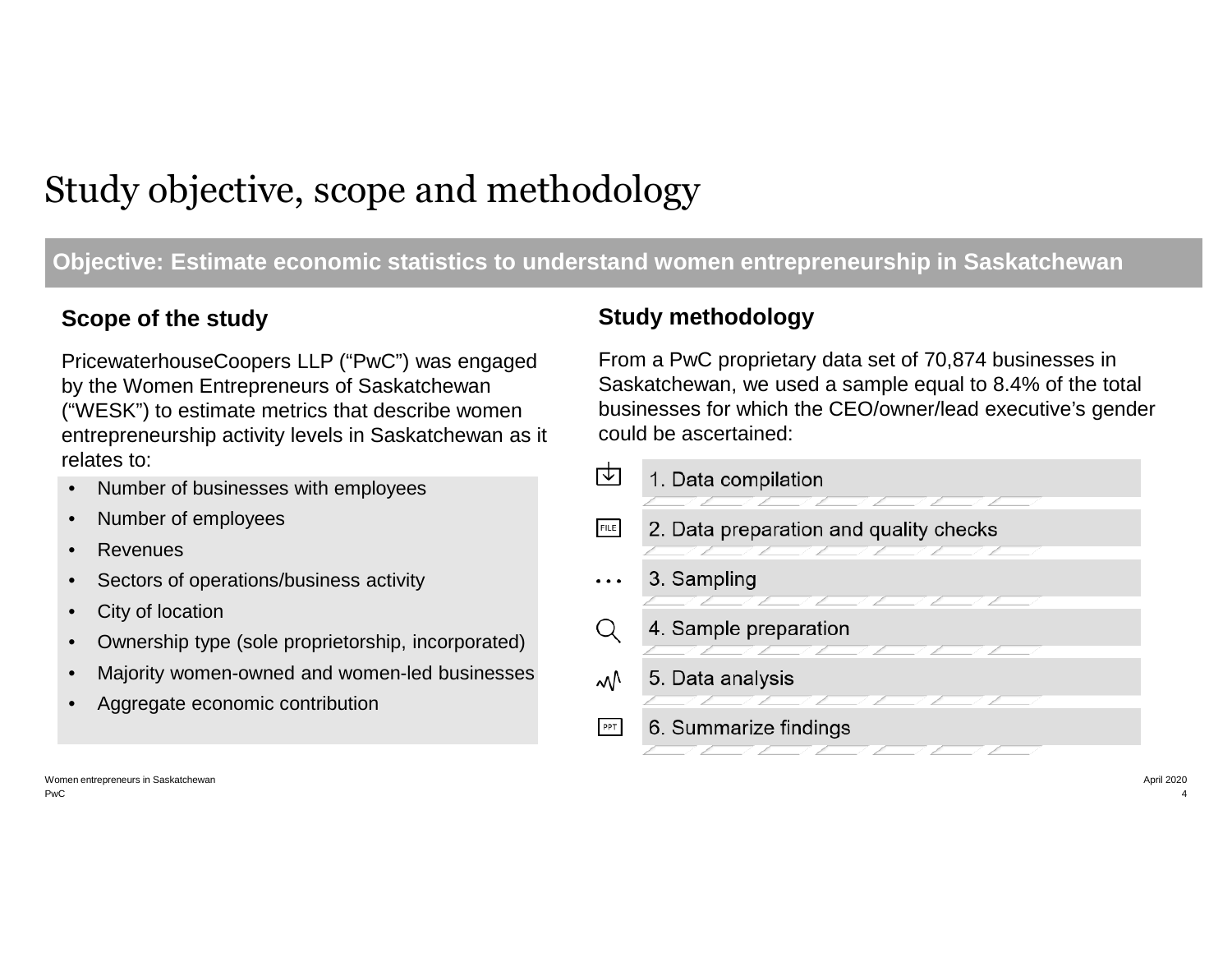## The case for scaling up women entrepreneurship

Across all business size categories, the total number/share of women-led businesses is lower than that of menled businesses.



Women are less likely to lead a business as the size of the business increases.

**Scaling up women-led businesses should be a key initiative in closing the women entrepreneurship gap.**

PwC

#### **Women Entrepreneurship Intensity Ratio:**

Women-led businesses in the business size category as a % of all women-led businesses / Men-led businesses in the business size category as a % of all menled businesses

| <b>Business size</b><br>Number of employees      |      | $2 - 9$ | $10-$<br>49.      | $50-$<br>99 | $100 -$<br>199 | $200 -$<br>499 | $500+$ |
|--------------------------------------------------|------|---------|-------------------|-------------|----------------|----------------|--------|
| <b>Women Entrepreneurship</b><br>intensity Ratio | 1.08 | 1.00    | $0.93 \quad 0.83$ |             | 0.74           | 0.46           | 0.74   |

Women entrepreneurs in Saskatchewan **April 2020** April 2020 April 2020 Lower women (than men) entrepreneurship concentration in this category

5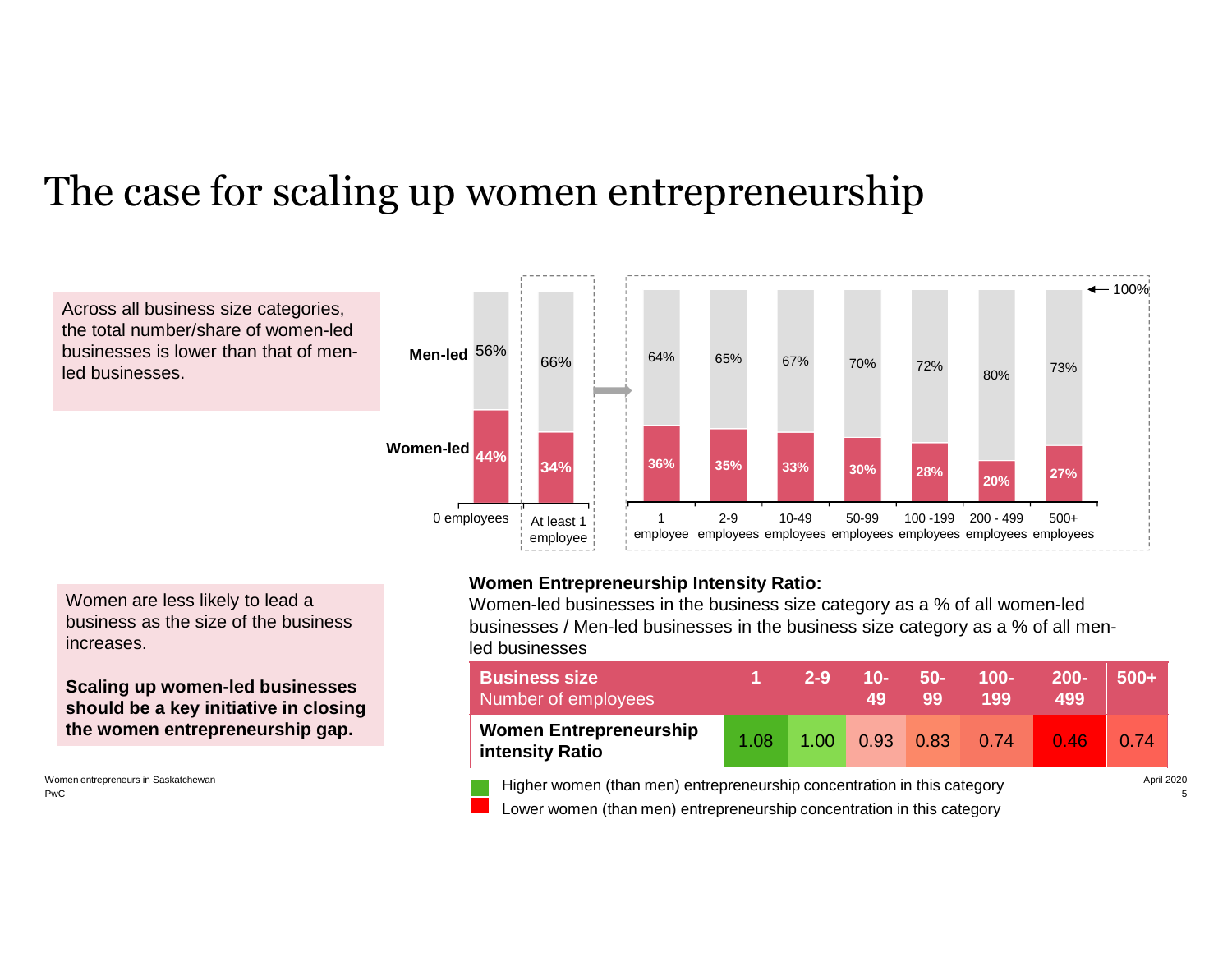### Women led businesses tend to have a lower revenue and asset base

- **Employees:** For businesses with less than 500 employees, women-led businesses have a slightly greater average number of employees, and for businesses with 500+ employees, the average labour force size of men-led businesses is more than double that of women-led businesses.
- **Average revenue:** For businesses with 1-49 employees, women-led businesses have lower revenues. For businesses with 50-99 employees, women-led businesses have higher revenues. For larger businesses with 100+ employees, men-led businesses generally have larger revenues, but the difference is not statistically significant (due to high variance/extreme values).
- **Average assets:** Women-led businesses have a substantially lower asset base suggesting they are less capital intensive than men-led businesses.

| <b>Business size category</b><br>(Number of employees) | <b>Average number of employees</b><br>(average) |         | <b>Average revenue (USD*)</b> |                 | <b>Average assets (USD*)</b> |                 |
|--------------------------------------------------------|-------------------------------------------------|---------|-------------------------------|-----------------|------------------------------|-----------------|
|                                                        | <b>Women-led</b>                                | Men-led | Women-led                     | <b>Men-led</b>  | <b>Women-led</b>             | Men-led         |
| employee                                               |                                                 |         | \$214,977                     | \$225,692       | N/A                          | N/A             |
| 2-9 employees                                          | 4                                               | 4       | \$870,053                     | \$995,707       | \$572,711                    | \$2,059,025     |
| 10-49 employees                                        | 18                                              | 18      | \$4,404,236                   | \$5,470,239     | \$15,800,118                 | \$51,744,224    |
| 50-99 employees                                        | 64                                              | 63      | \$25,492,165                  | \$19,588,661    | N/A                          | N/A             |
| 100-199 employees                                      | 129                                             | 129     | \$54,384,155                  | \$50,666,394    | N/A                          | N/A             |
| 200-499 employees                                      | 321                                             | 270     | \$311,693,734                 | \$327,668,836   | \$523,453,534                | \$2,692,646,393 |
| 500+ employees                                         | 1,032                                           | 2,393   | \$1,263,122,288               | \$1,914,527,242 | N/A                          | \$8,190,488,179 |

\* The analysis relies on a global data source in which all figures are reported in the United States Dollars (USD)

Women entrepreneurs in Saskatchewan **April 2020** April 2020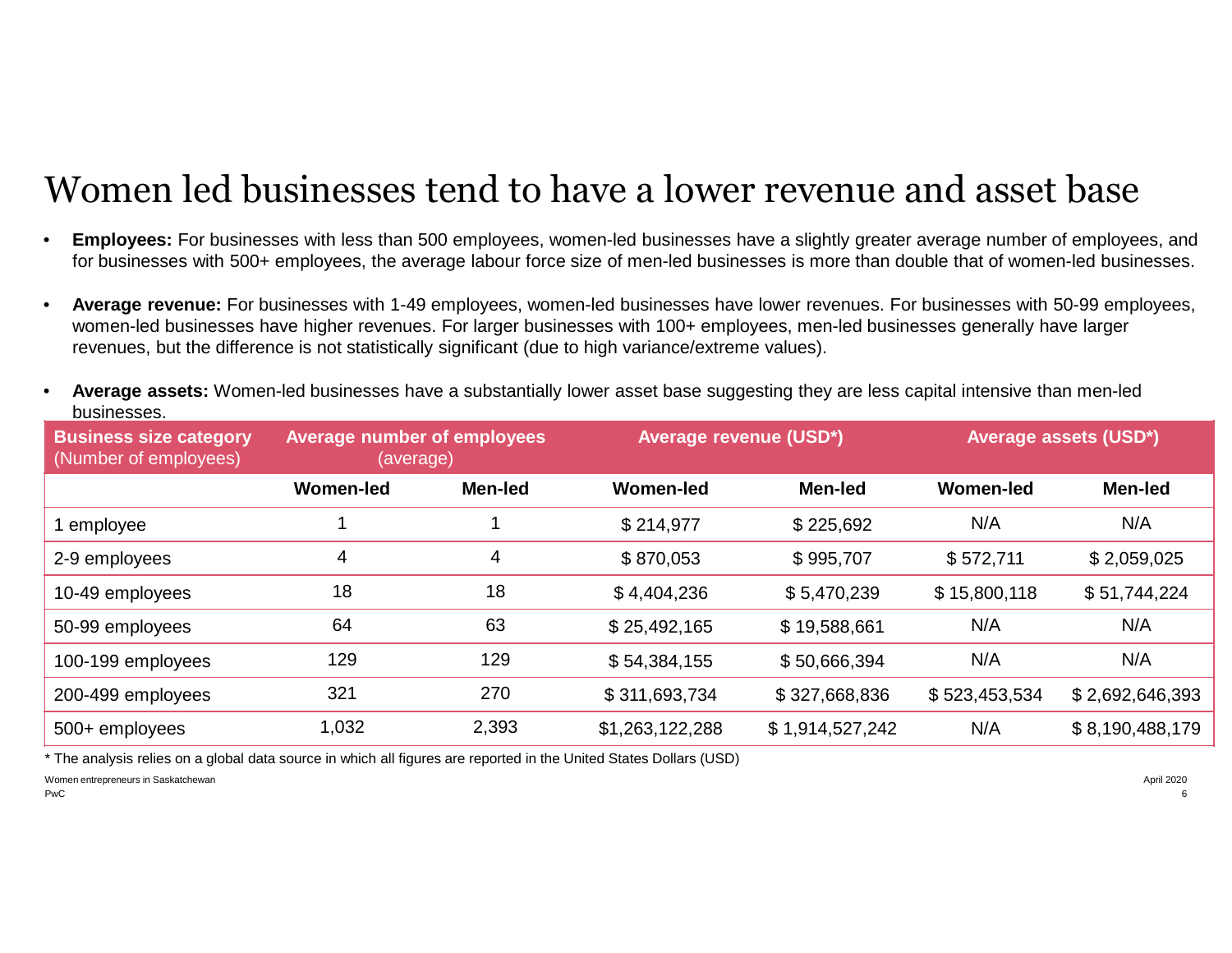### Women-led businesses vs. Men-led businesses by sector and by city

#### $0.1$  $0.2$  $0.3$  $\Box$  0.3 0.3 0.3 0.3  $\Box$  0.3 0.5 0.8 0.5 0.5  $\overline{0.3}$ 0.7 0.8 1.3 0.7 0.8 0.8 0.8  $\blacksquare$  1.3 0.8 **0.5** 21: Mining, quarrying, oil, gas 22: Utilities 55: Management of companies & enterprises 11: Agriculture, forestry, fishing, hunting 42: Wholesale trade 23: Construction 31: Manufacturing 49: Transportation & Warehousing 44: Retail trade 51: Information **62: Health care, social assistance** 61: Educational services 52: Finance & Insurance **92: National security** 53: Real estate, rental, leasing 54: Professional, scientific and technical services 56: Admin, support, waste management 71: Arts, entertainment, recreation 72: Food, accommodation services 81: Other services 91: Public administration Total 99: Nonclassifiable establishments **Ratio of women-led businesses to men-led businesses by sector** 0.5 0.5 0.6 0.5 0.4 0.5 0.9  $0.5$  $0.4$ 0.6 0.7  $\Box$ 0.9  $\Box$  0.3  $0.7$ 0.8 0.6  $\blacksquare$  1.1  $\Box$  0.3 1.5 0.3  $10.1$ 0.5 0.5 Saskatoon Regina Estevan North Battleford Prince Albert Moose Jaw Yorkton Swift Current Weyburn Lloydminster Kindersley **Tisdale** Humboldt Melfort Meadow Lake Warman Nipawin Fort Qu'appelle **Martensville La Ronge Carlyle Others** Total **Ratio of women-led businesses to men-led businesses by city** Geographically, the share of women-led businesses is higher (or comparable) to men-led businesses in northern Saskatchewan, and lower (or less comparable) in southern **Saskatchewan** The share of women-led businesses is higher than menled businesses in the "Healthcare, social assistance" and "National security" sectors

PwC Women entrepreneurs in Saskatchewan **April 2020** April 2020

7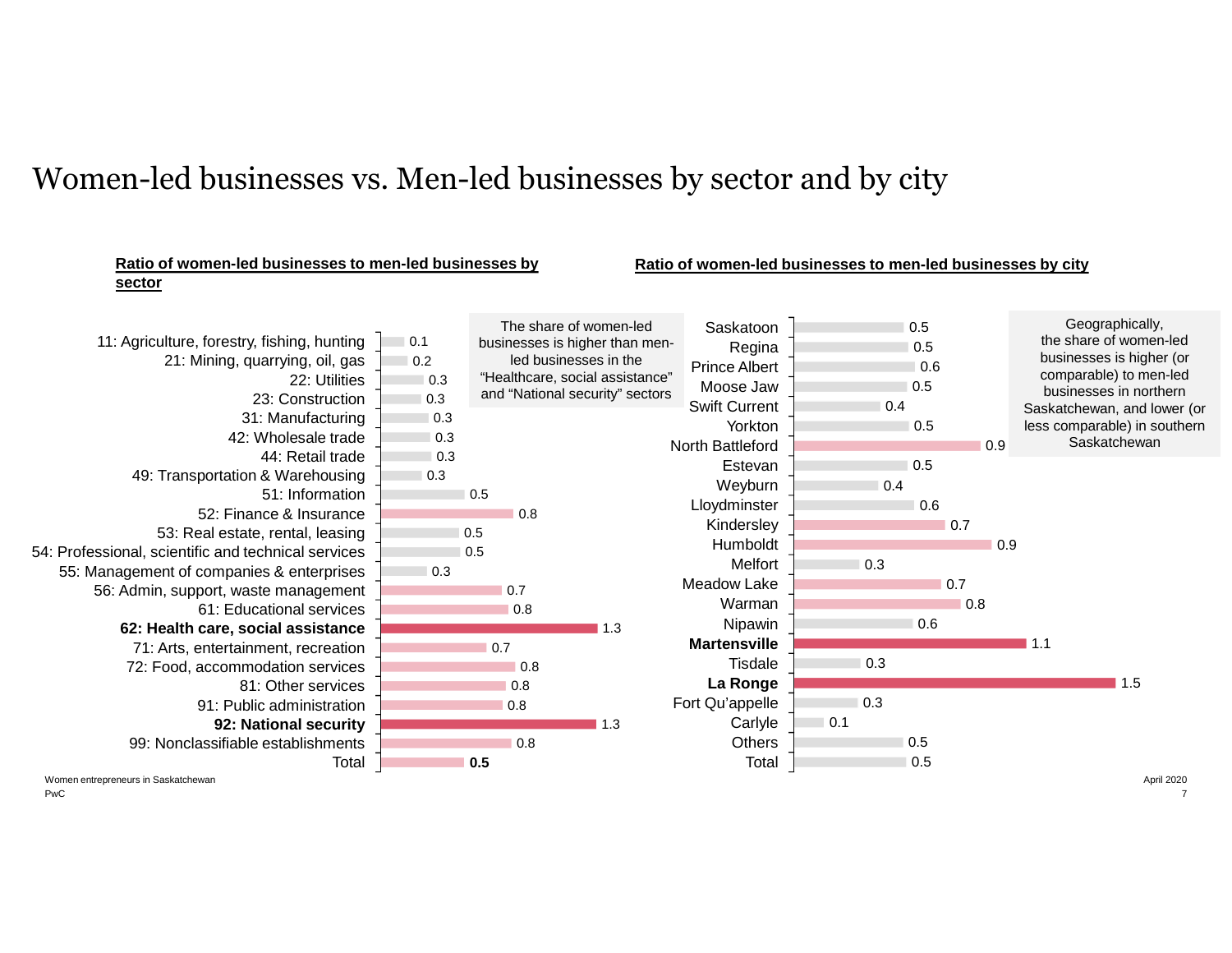### Other observations

- **Capital intensity:** Women-led businesses generally tend to be more labor-intensive and less capital intensive, especially in businesses with less than 500 employees. Combined with the types of business sectors they tend to concentrate in suggests that women-led businesses are more concentrated in the lower productivity and/or less technologically oriented sub-sectors of the economy. This is illustrated by the fact that women led businesses employ about 33% of the workforce but contribute only about 26% of GDP.
- **Business headquarters:** Women-led businesses are more often headquartered in Saskatchewan (i.e. women led businesses tend not to be subsidiaries of international companies).
- **Ownership type:** 95% of men-led businesses are incorporated (private/publicly traded), compared to 88% of women-led businesses. Women-led businesses are relatively more likely to be organized in the form of partnerships, public sector organizations, non-profit and unincorporated entities.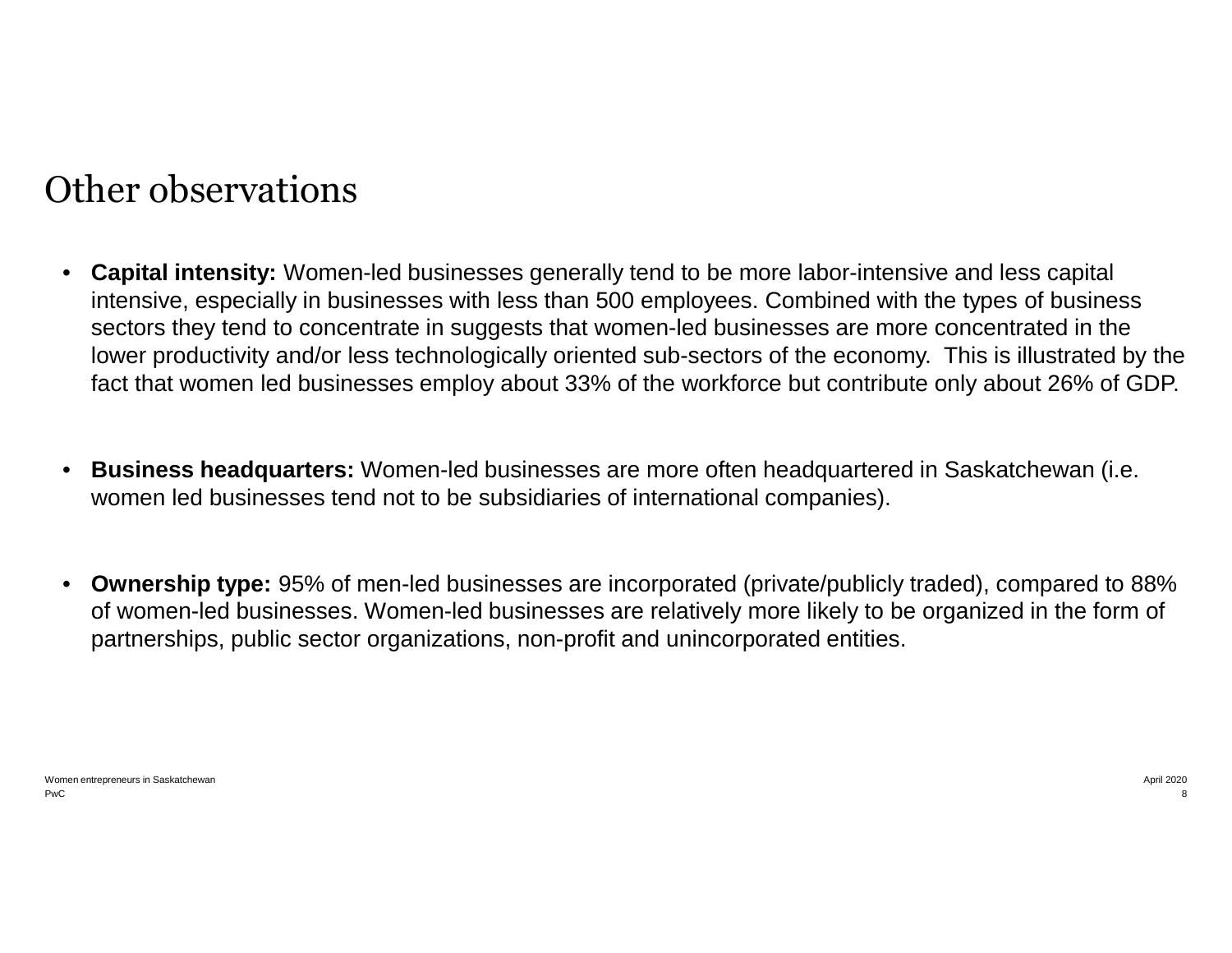

# **Introduction**

Women entrepreneurs in Saskatchewan

April 2020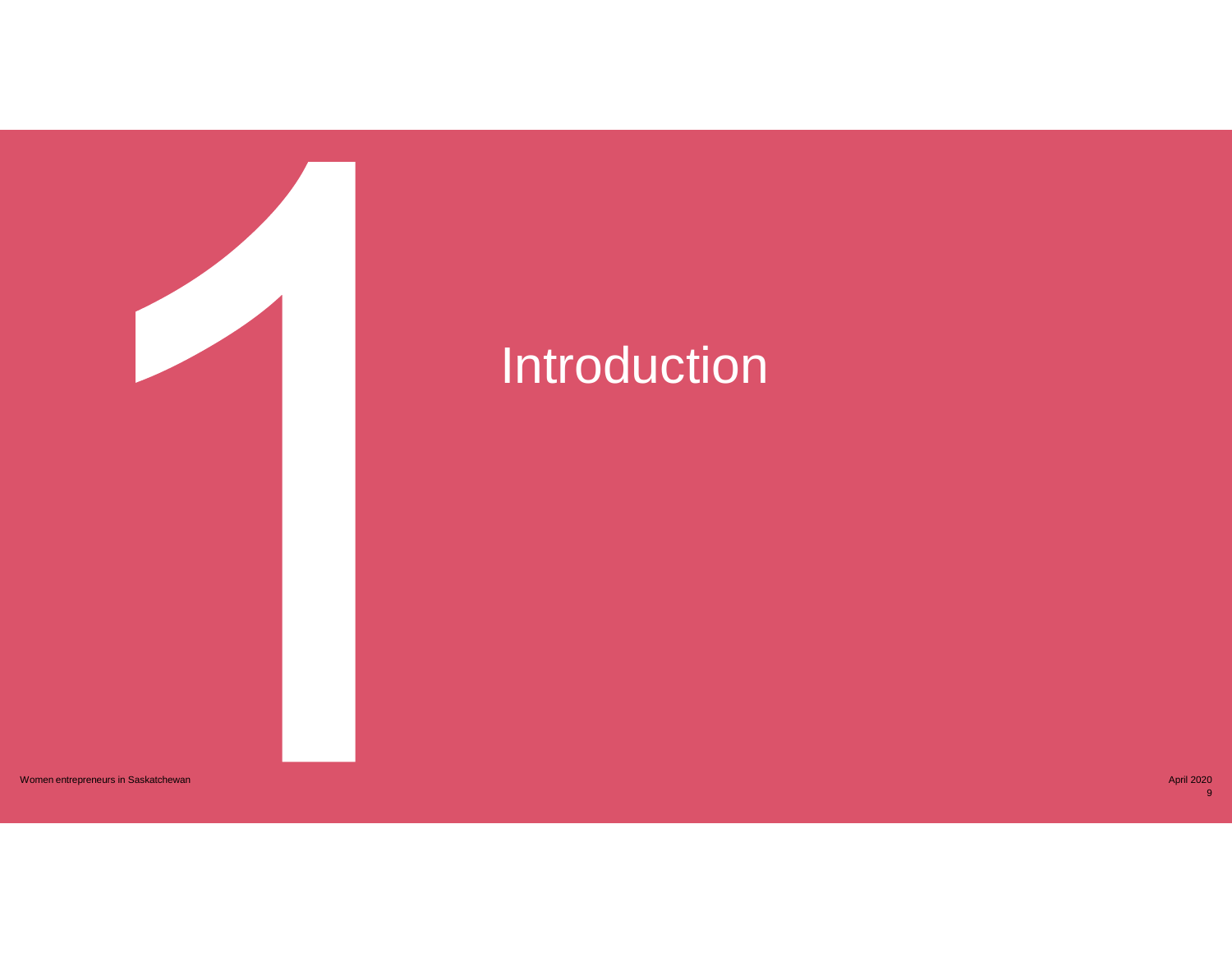# Background and scope of the study

### **Objective: Augment the knowledge base regarding women entrepreneurship in Saskatchewan**

#### **Background**

Women Entrepreneurs of Saskatchewan ("WESK") and the Saskatchewan Advisory Committee ("SAC") aim to address the gender gap in entrepreneurship in Saskatchewan. This is expected to advance economic growth in Saskatchewan through enhanced opportunities for women entrepreneurs and the scaling of their businesses.



PwC Women entrepreneurs in Saskatchewan April 2020

#### **Scope of the study**

PricewaterhouseCoopers LLP ("PwC") was engaged by WESK to identify and estimate a set of metrics that would support WESK and the SAC in their comprehensive overview of women entrepreneurship in Saskatchewan.

The following metrics were identified for comparative statistics on entrepreneurship by gender ("the identified metrics"):

- Number of businesses with employees
- Number of employees
- **Revenues**
- Sectors of operations/business activity
- City of location
- Ownership type (sole proprietorship, incorporated)
- Majority women-owned and women-led businesses
- Aggregate economic contribution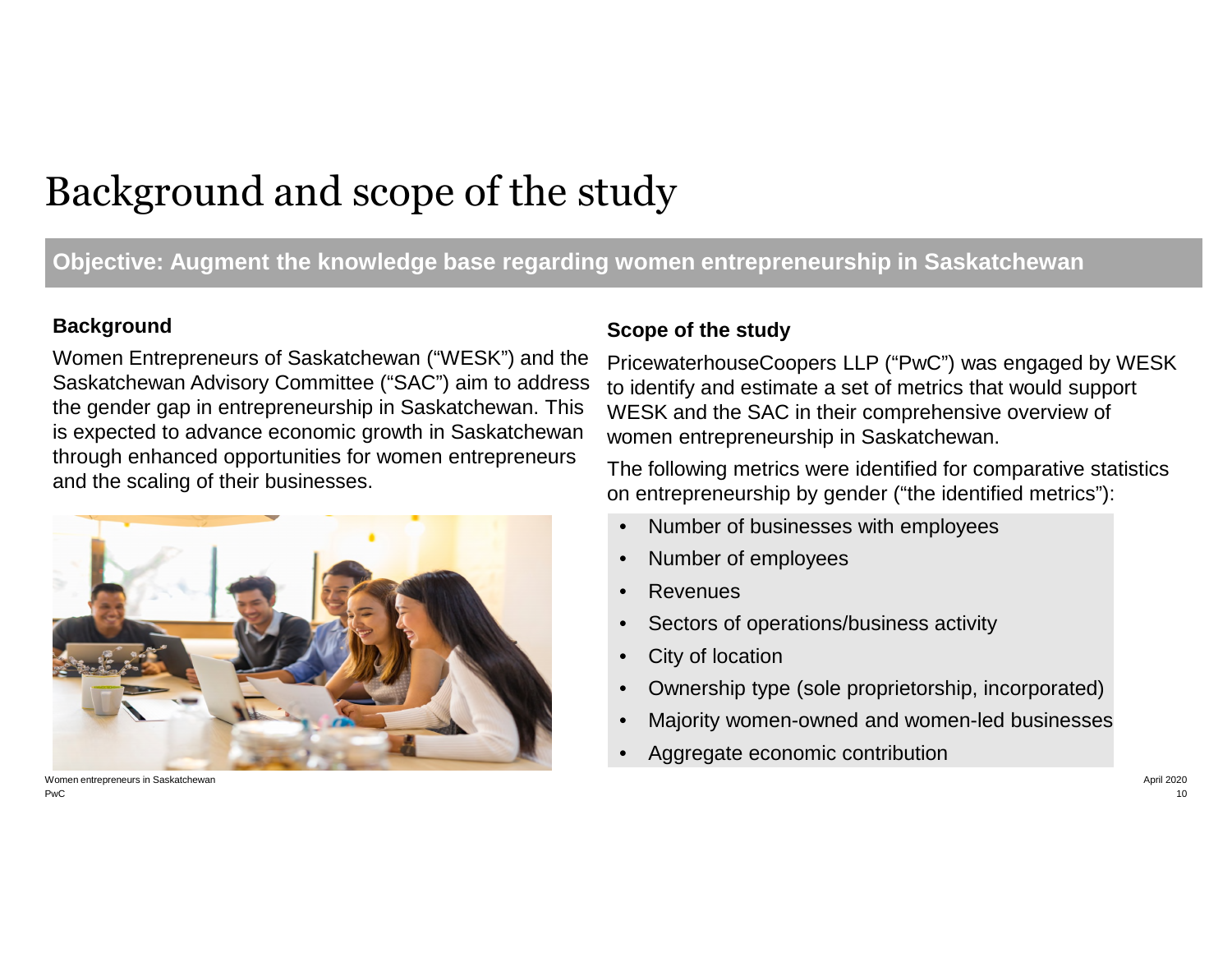# **Methodology**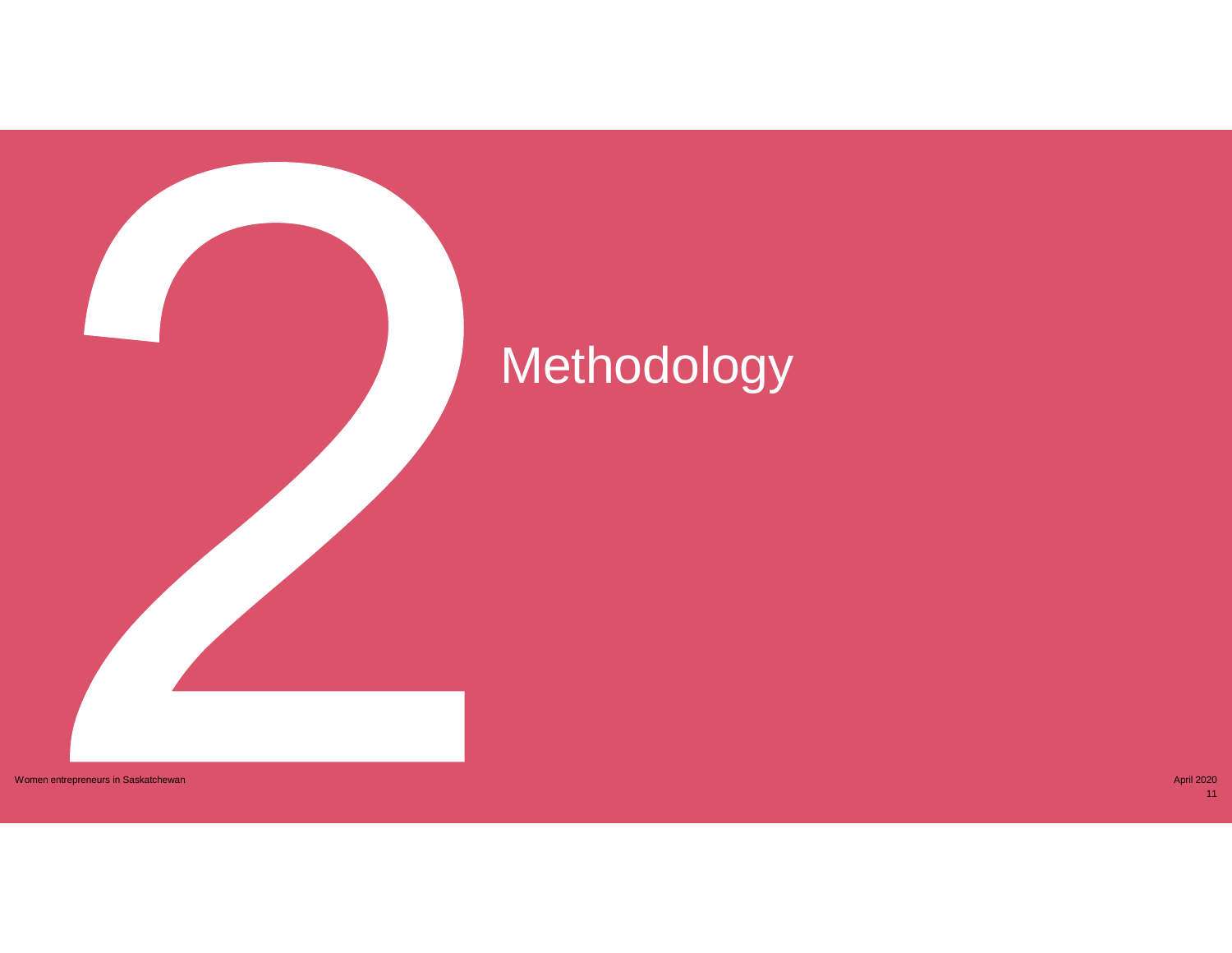# Study approach and methodology

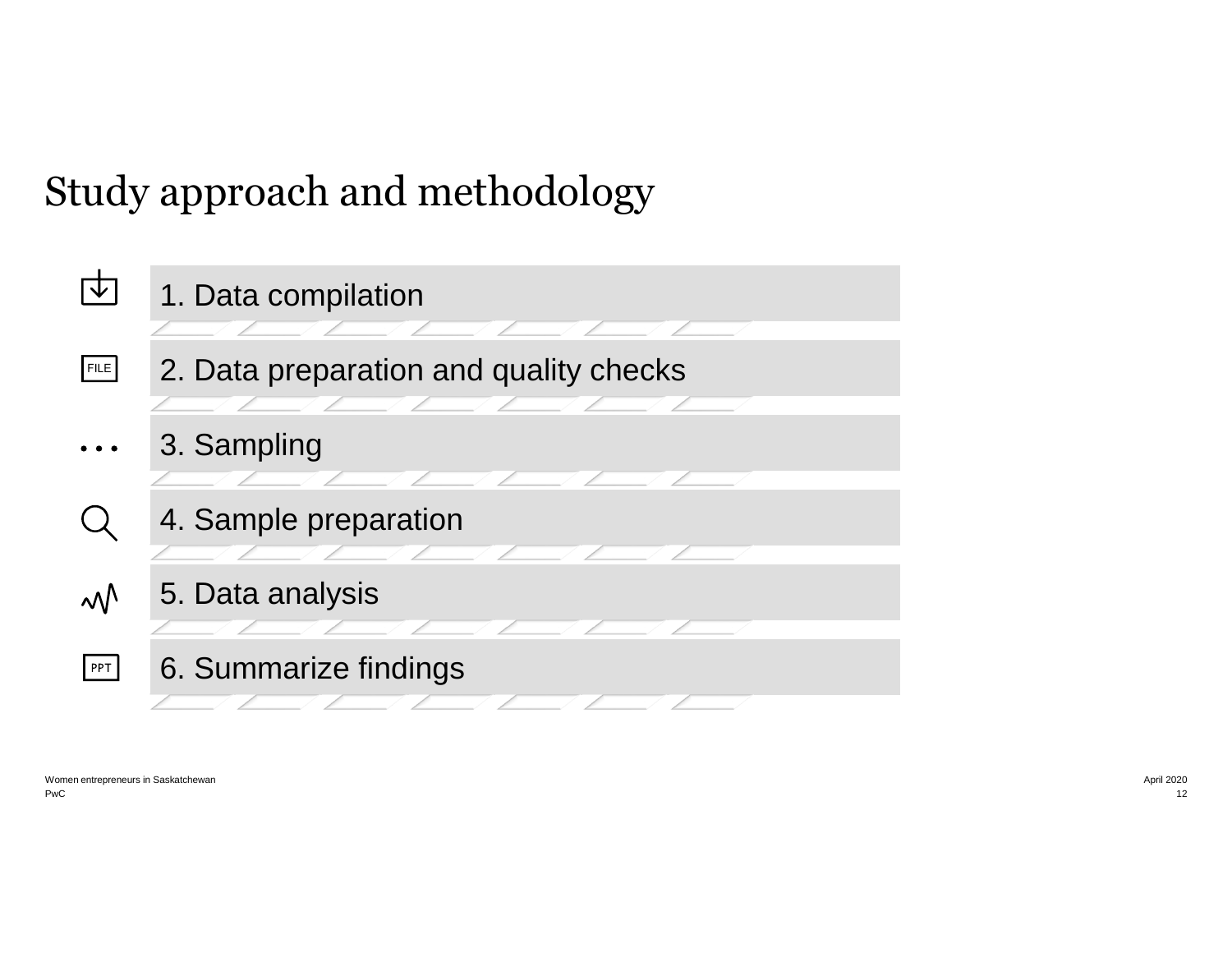# Data compilation, preparation and quality checks

#### **1. Data compilation:**

We compiled data on the identified metrics from a PwC proprietary data set of 70,874 businesses in Saskatchewan. We note that the analysis and estimates presented in this report rely on the accuracy of the underlying data.

#### **2. Data preparation and quality checks:**

The compiled data was thoroughly examined to ensure its validity, completeness and accuracy for analysis.

#### **Validity**

- Selected relevant variables for the analysis
- Ensured consistent formatting of data inputs for the selected variables
- Preliminary checks to confirm that the data range follows logical constraints and values
- Eliminated irrelevant/ illogical data entries

#### **Completeness**

- Reviewed data availability and completeness for each of the key variables
- Recorded count of missing data points
- Recorded count of the available number of data points
- Cross-verified count of the sample with count of the population by variables
- Eliminated duplicate entries

#### **Accuracy**

- Eliminated extreme values
- Compared preliminary estimates of sample population to publicly published credible estimates
- Incorporated detailed and disaggregated analysis to address bias and/or inconsistencies
- Conducted "sanity checks" on the relationships between variables

PwC Women entrepreneurs in Saskatchewan April 2020 April 2020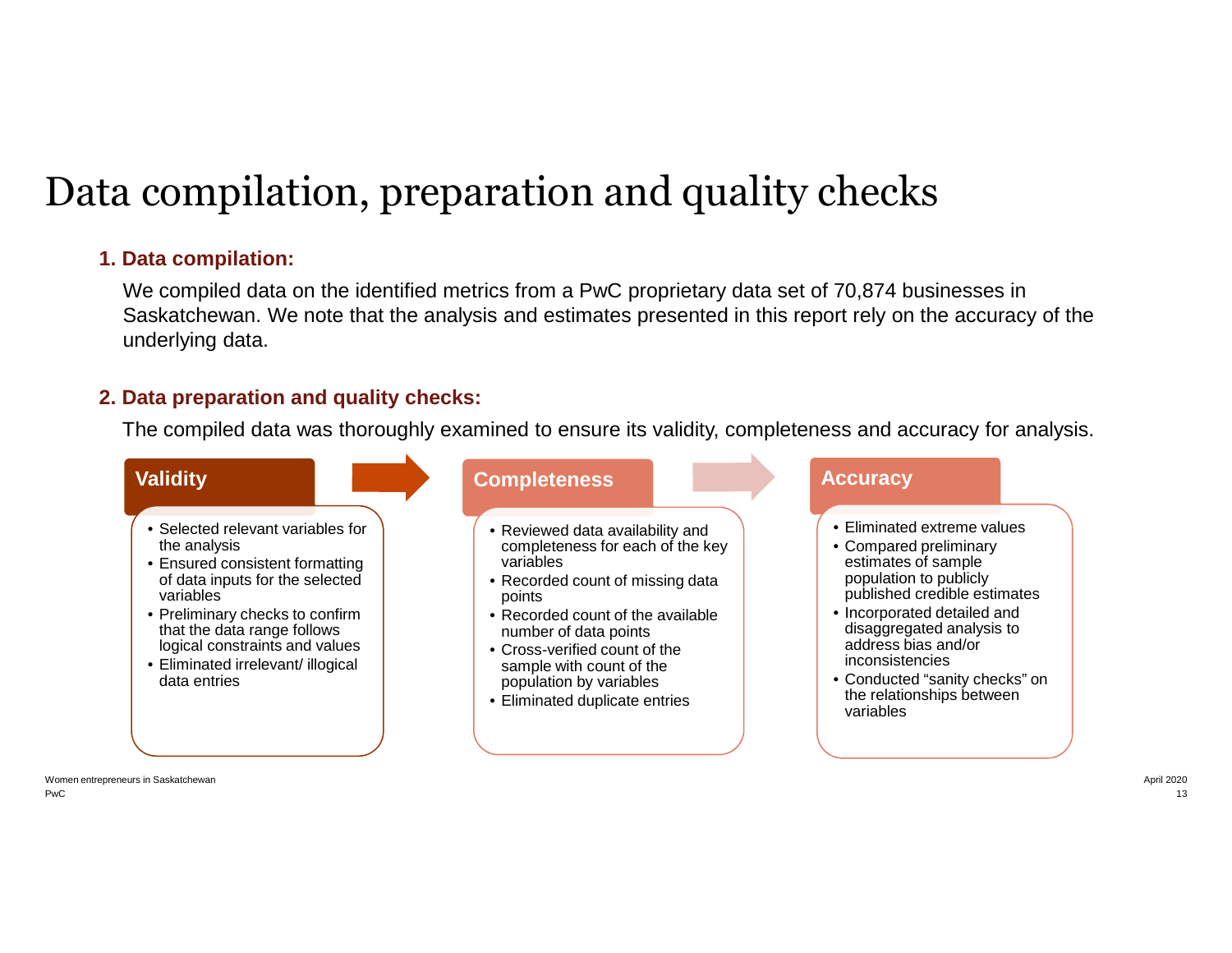# Sampling

### **3. Sampling – 8.4% of the total population**

PwC proprietary data consisted of "First name" and "Last name" for the executives of 6,022 businesses. We used "R" statistical computing and graphics software, which has been trained through machine learning techniques for capabilities to determine gender based on name. Using this software, we determined the gender for the names of 95% of business executives with certainty. Through primary research, we determined the gender for a portion of the remaining business executives. The end result was a sample of 5,964 businesses (or 8.4% of the total population) for which we were able to determine whether the business is women-led or men-led.

#### **Process used to determine which gender leads a business**

A wide range of executive titles were reported across businesses. Some businesses reported names and titles of multiple executives and/or ownership. For the purpose of this study we took the following steps to determine whether a business is men-led or women-led:

- 1. The "CEO" title was selected as the first choice because:
	- Women ownership does not necessarily imply women entrepreneurship
- Data on ownership was too limited to conduct a statistically significant analysis
- 2. The "Owner" title was selected where CEO title was not reported; and
- 3. The most senior title available (such as President, Chairperson etc.) was selected where neither CEO title or ownership were reported.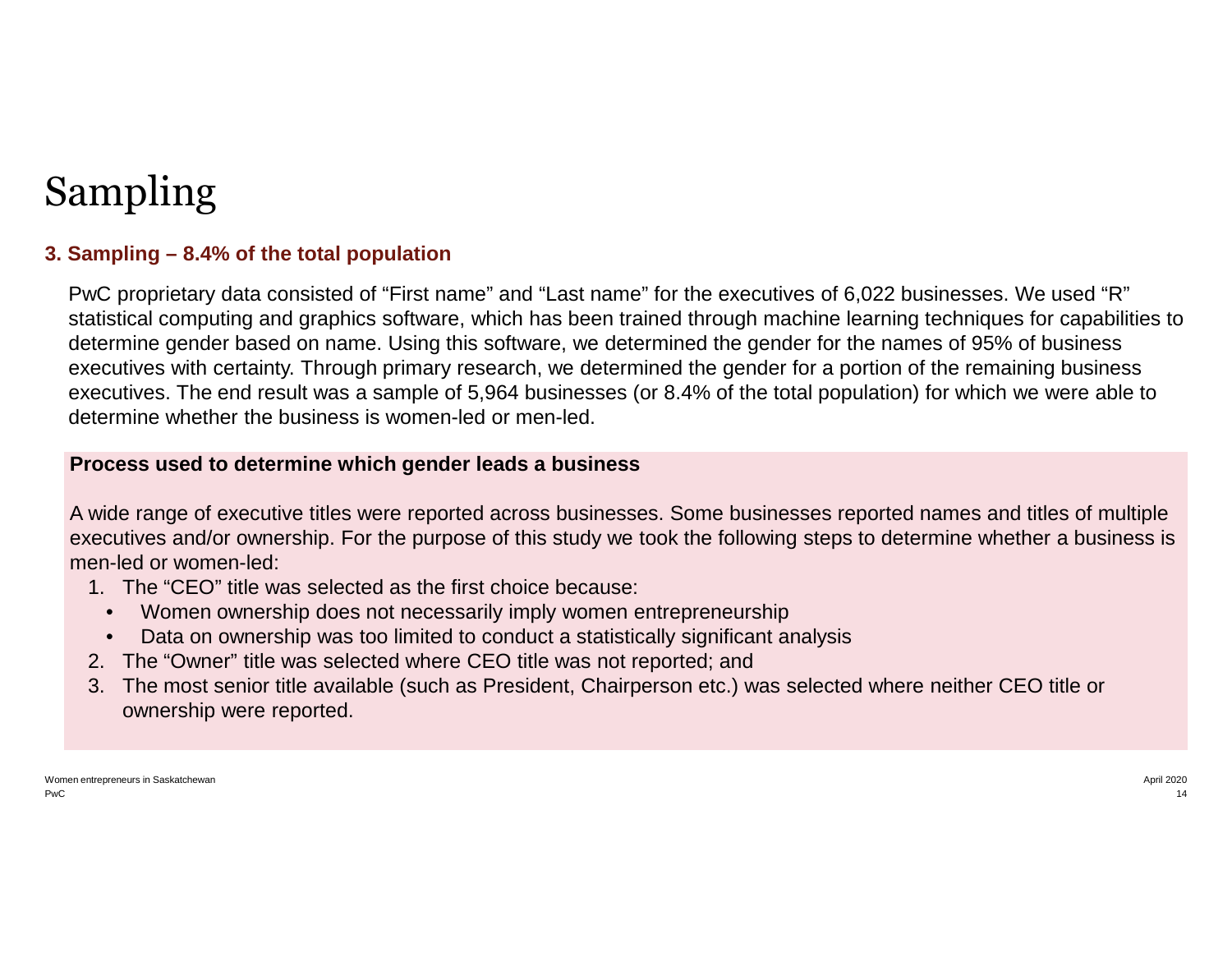# Sample preparation, data analysis and summarize findings

#### **4. Sample preparation – sub-samples by business size to avoid "size bias"**

Based on preliminary estimates of the key variables using population and sample data, we found a "size bias" in our sample. Our sample disproportionately captured data on large organizations. Thus, we have conducted our analysis on sub-samples defined by business size to control for the "size bias" in the total sample count.

#### **5. Data analysis**

Broadly, we followed a three-step approach in analyzing the data and arriving at final estimates:

- 1) Confirmed if the sample was representative of the population for each identified metric.
- 2) Estimated the average value or distribution of the identified metrics for women-led businesses and men-led businesses and measured the difference between the estimates.
- 3) Evaluated the statistical significance of the difference between the estimates.

#### **6. Summarize findings**

We summarized our findings inferred in this report using charts, tables, etc.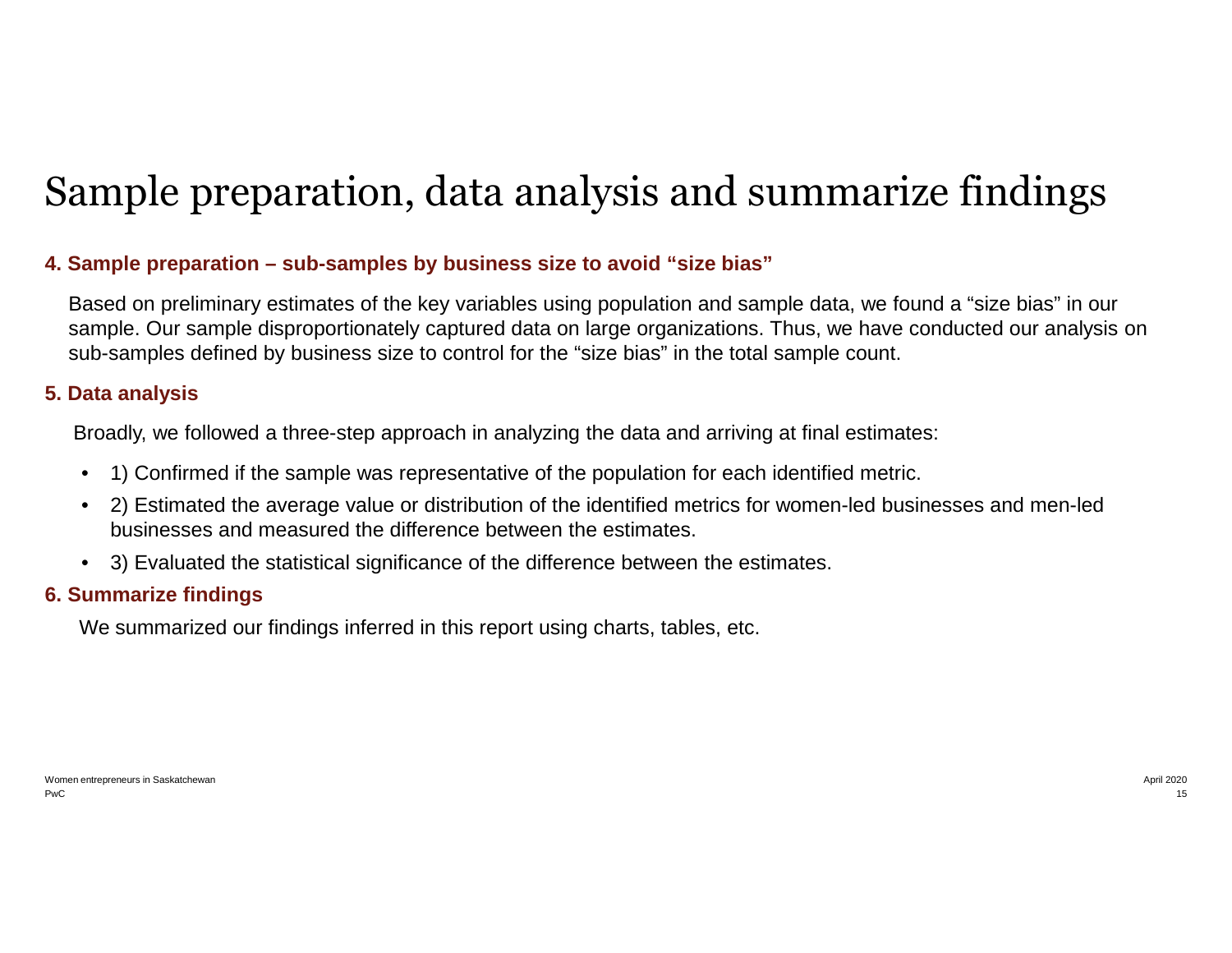

Women entrepreneurs in Saskatchewan April 2020 April 2020 April 2020 April 2020 April 2020 April 2020 April 2020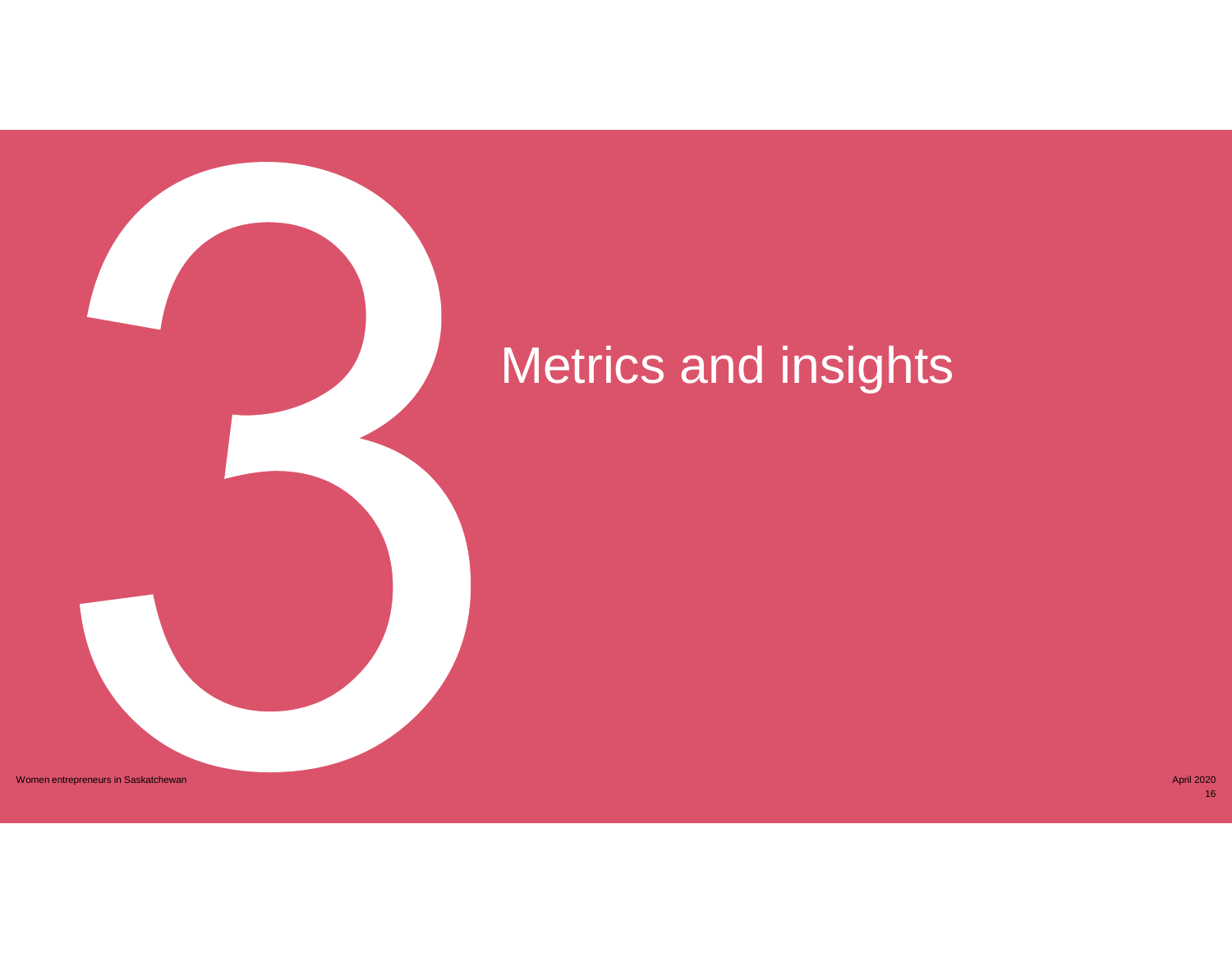### Women lead 34% of Saskatchewan businesses with at least 1 employee and 44% of businesses with no employees

**Women are leading 21,427 of the 63,573 companies with at least 1 employee**



| Total number of businesses, by gender and size                                        |              |                                                                                                                                                                                                                                                                                                                                         |                   |  |  |  |
|---------------------------------------------------------------------------------------|--------------|-----------------------------------------------------------------------------------------------------------------------------------------------------------------------------------------------------------------------------------------------------------------------------------------------------------------------------------------|-------------------|--|--|--|
| <b>Business size</b>                                                                  | <b>Total</b> | <b>Women-led</b>                                                                                                                                                                                                                                                                                                                        | <b>Men-led</b>    |  |  |  |
|                                                                                       |              | <b>PwC proprietary data</b> (used for the remaining analysis)                                                                                                                                                                                                                                                                           |                   |  |  |  |
| Limited coverage (only 6,585 businesses with 0 employees)<br>0 employees              |              |                                                                                                                                                                                                                                                                                                                                         |                   |  |  |  |
| At least 1 employee                                                                   | 63,573       | 21,427<br>(33.7%)                                                                                                                                                                                                                                                                                                                       | 42,146<br>(66.3%) |  |  |  |
|                                                                                       |              | <b>Statistics Canada</b>                                                                                                                                                                                                                                                                                                                |                   |  |  |  |
| 0 employees                                                                           | 105,974      | 46,852                                                                                                                                                                                                                                                                                                                                  | 59,122            |  |  |  |
| At least 1 employee                                                                   | 43,417       | 14,634<br>(33.7%)                                                                                                                                                                                                                                                                                                                       | 28,783<br>(66.3%) |  |  |  |
|                                                                                       |              | Note: Total number of businesses with at least 1 employee are significantly greater in PwC proprietary data than that<br>reported by Statistics Canada. This is due to differences in the data collection methodology, primarily<br>comprehensiveness of coverage. The reverse is true for total number of businesses with 0 employees. |                   |  |  |  |
| and covers all types of entities (including non-profit, non-corporates, subsidiaries) |              | Statistics Canada collects data from Business Registrars. PwC proprietary data focusses on operational organizations                                                                                                                                                                                                                    |                   |  |  |  |
| analysis and estimates                                                                |              | Source: Statistics Canada. Table 33-10-0214-01 Canadian Business Counts, June 2019, PwC proprietary data, PwC                                                                                                                                                                                                                           | <b>April 2020</b> |  |  |  |

PwC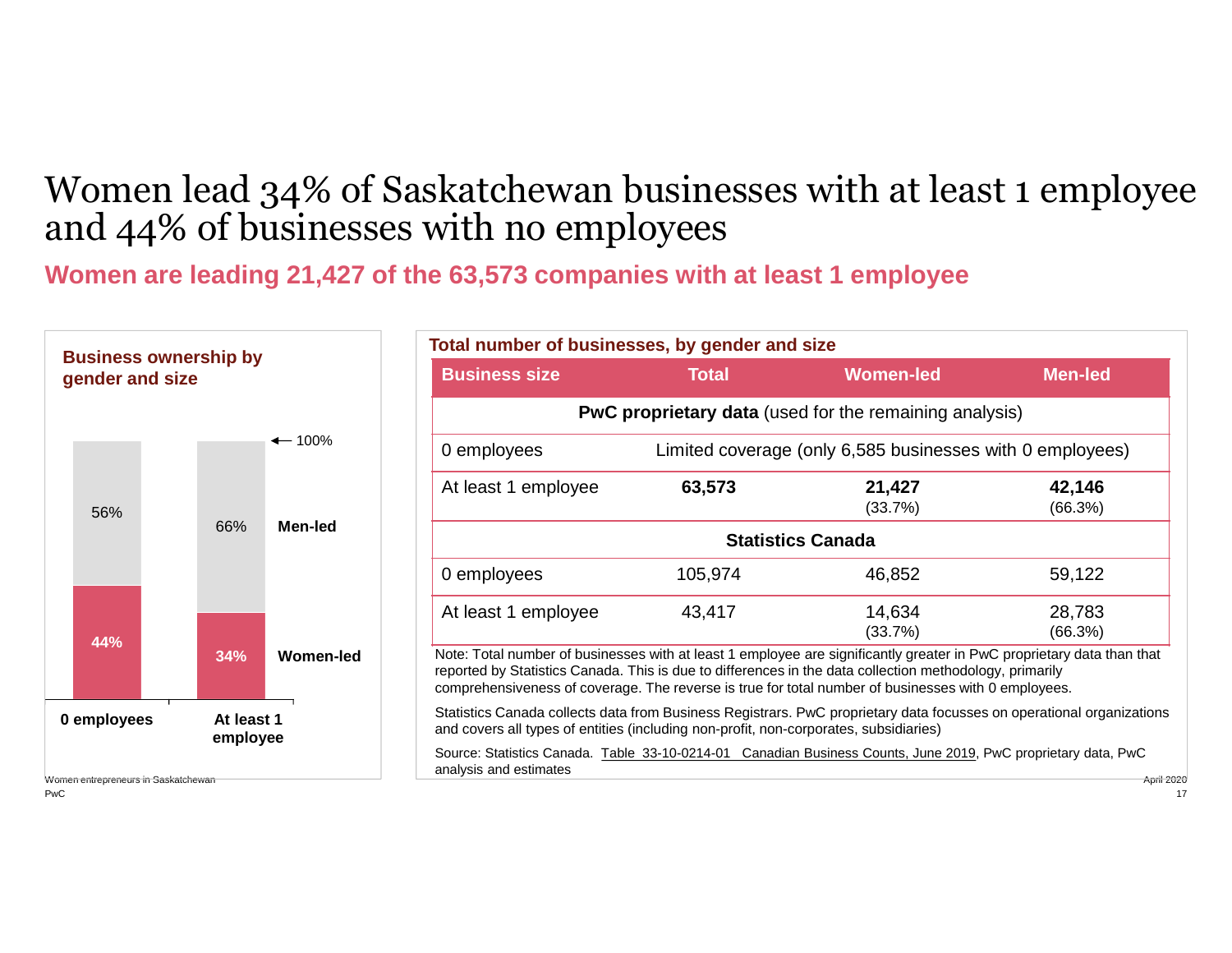### Women lead over 30% of small businesses (less than 99 employees), and close to 30% of larger businesses (over 99 employees)

**Across all business size categories, total number & share of men-led businesses is greater. Share of men-led businesses increases as the business size category increases.**



PwC Women entrepreneurs in Saskatchewan April 2020 April 2020 \*Total numbers by size and gender are approximations derived from sample data so they do not add up to the numbers shown in the previous slide

18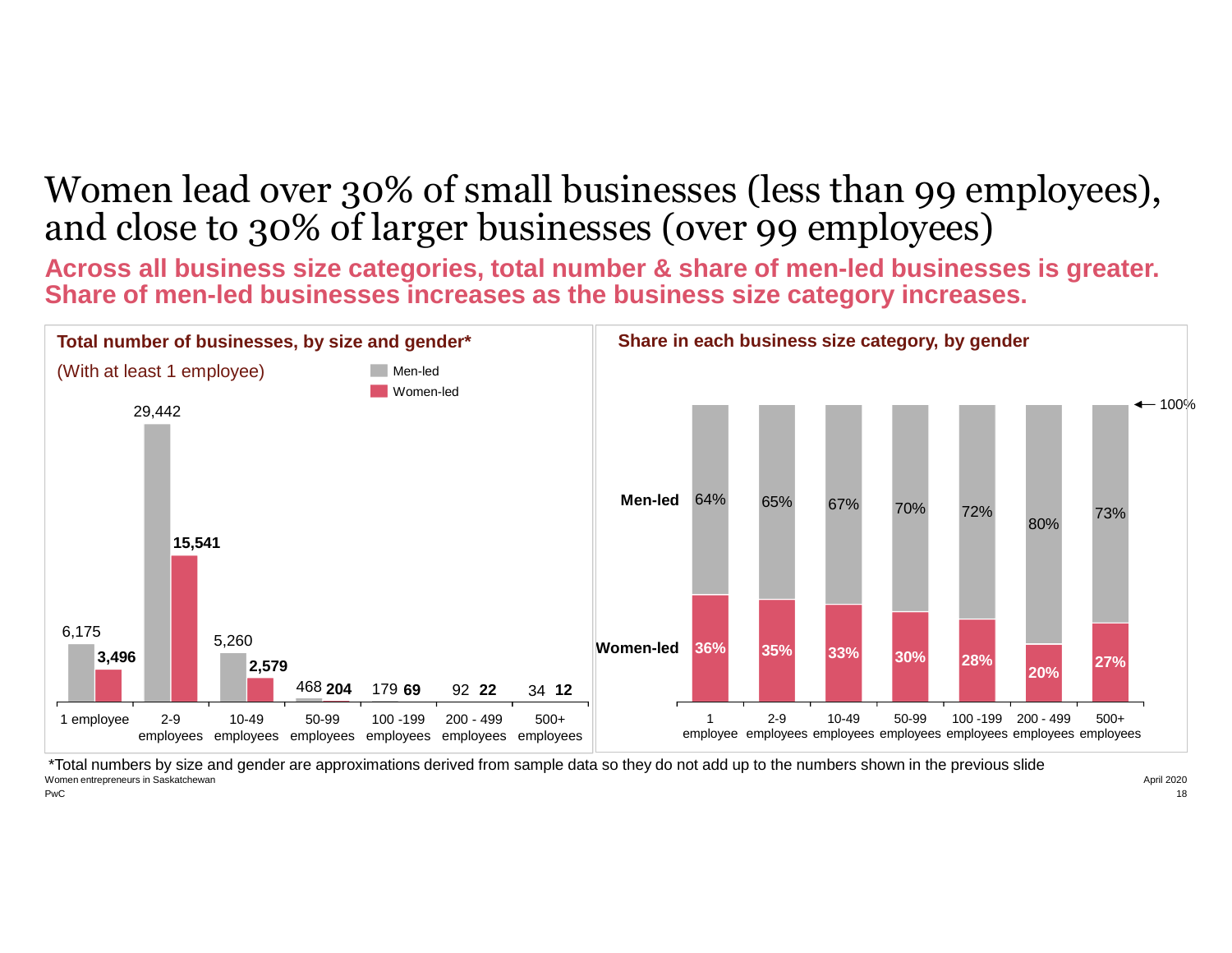### Women are less likely to lead a business as the size of the business increases

|                                               | <b>Business size (number of employees)</b> |         |           |       |         |         |        |              |
|-----------------------------------------------|--------------------------------------------|---------|-----------|-------|---------|---------|--------|--------------|
|                                               |                                            | $2 - 9$ | $10 - 49$ | 50-99 | 100-199 | 200-499 | $500+$ | <b>Total</b> |
| Women-led                                     | 15.94%                                     | 70.89%  | 11.76%    | 0.93% | 0.32%   | 0.10%   | 0.06%  | 100.0%       |
| Men-led                                       | 14.83%                                     | 70.69%  | 12.63%    | 1.12% | 0.43%   | 0.22%   | 0.08%  | 100.0%       |
| Women<br>entrepreneurship<br>intensity ratio* | 1.08                                       | 1.00    | 0.93      | 0.83  | 0.74    | 0.46    | 0.74   |              |

**\*Women entrepreneurship intensity ratio:** Women-led businesses in the business size category as a % of all women-led businesses / Men-led businesses in the business size category as a % of all men-led businesses

Higher women (than men) entrepreneurship concentration in this category

Lower women (than men) entrepreneurship concentration in this category

### **Scaling up women-led businesses should be a key initiative in closing the women entrepreneurship gap.**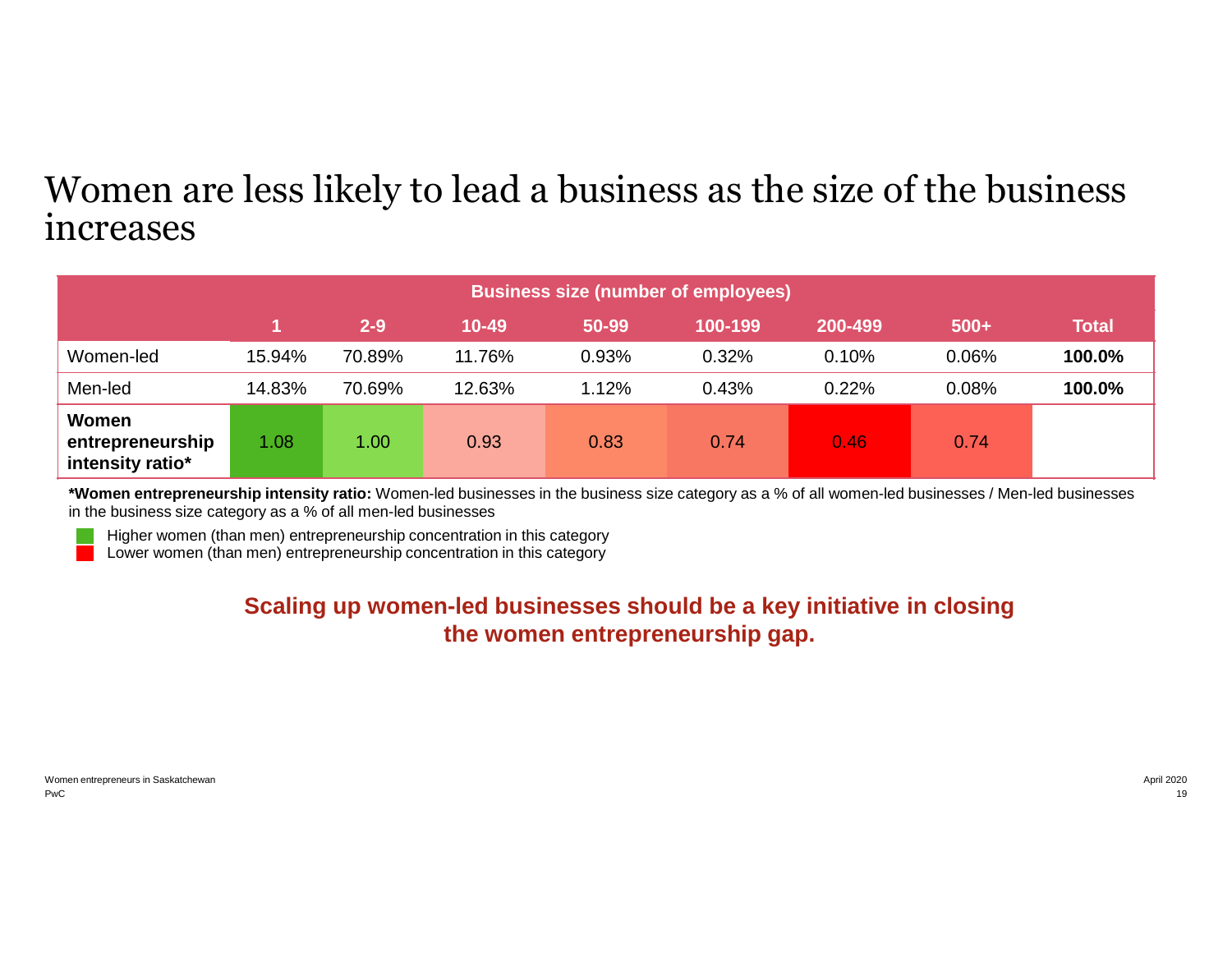### Women-led businesses have a slightly greater average number of employees across businesses with a size of less than 500 employees

**The average workforce size of large businesses (with >499 employees) is more than double for men-led businesses compared to women-led businesses** 

| <b>Business size category</b><br>(Number of employees) | <b>Average number of employees</b> |                | <b>Difference</b><br>(Women-led minus men-led) |
|--------------------------------------------------------|------------------------------------|----------------|------------------------------------------------|
|                                                        | <b>Women-led</b>                   | <b>Men-led</b> |                                                |
| 1 employee                                             |                                    | 1              | 0                                              |
| 2-9 employees                                          | 4                                  | 4              | $\mathbf 0$                                    |
| 10-49 employees                                        | 18                                 | 18             | 0                                              |
| 50-99 employees                                        | 64                                 | 63             |                                                |
| 100-199 employees                                      | 129                                | 129            | $\overline{0}$                                 |
| 200-499 employees                                      | 321                                | 270            | 51                                             |
| 500+ employees                                         | 1,032                              | 2,393          | (1, 361)                                       |

PwC Women entrepreneurs in Saskatchewan **April 2020** April 2020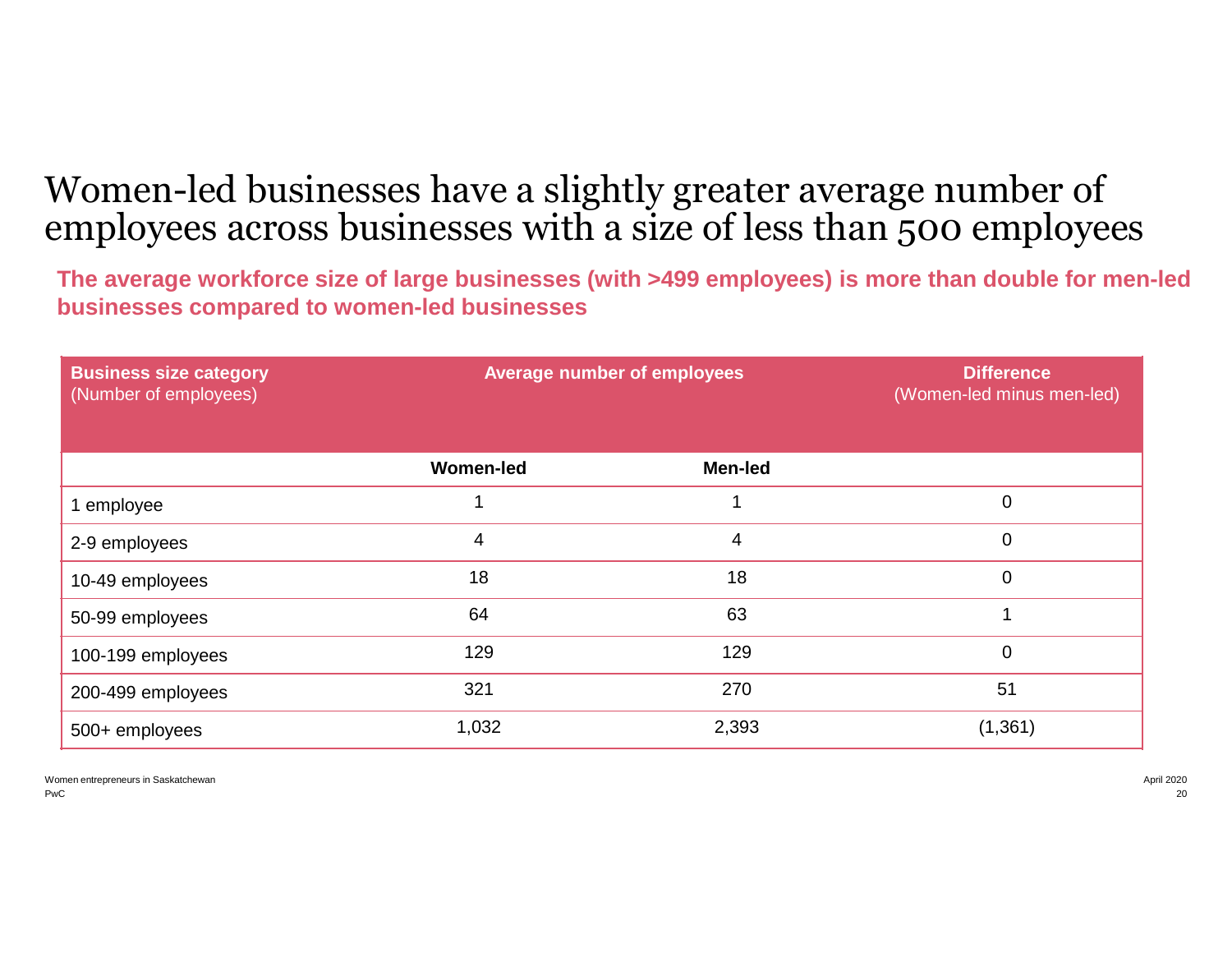### Women-led businesses tend to have a lower revenue base

| <b>Business size</b><br>category |                 | <b>Average revenue (USD)</b> | <b>Difference</b><br>(Women-led minus | <b>Probability of</b><br><b>statistically</b> |  |
|----------------------------------|-----------------|------------------------------|---------------------------------------|-----------------------------------------------|--|
| (Number of<br>employees)         | Women-led       | Men-led                      | men-led)<br>Actual \$,%               | significant<br>difference                     |  |
| 1 employee                       | \$214,977       | \$225,692                    | $(10,715)$ , $(5%)$                   | 64%                                           |  |
| 2-9 employees                    | \$870,053       | \$995,707                    | $(125,654)$ , $(13%)$                 | 100%                                          |  |
| 10-49 employees                  | \$4,404,236     | \$5,470,239                  | $(1,066,003)$ , $(19%)$               | 100%                                          |  |
| 50-99 employees                  | \$25,492,165    | \$19,588,661                 | 5,903,504, 30%                        | 86%                                           |  |
| 100-199 employees                | \$54,384,155    | \$50,666,394                 | 3,717,761,7%                          | 17%                                           |  |
| 200-499 employees                | \$311,693,734   | \$327,668,836                | $(15,975,102)$ , $(5%)$               | 4%                                            |  |
| 500+ employees                   | \$1,263,122,288 | \$1,914,527,242              | $(651, 404, 954)$ , $(34\%)$          | 24%                                           |  |

Small women-led businesses may have relatively lower revenues because of:

- (i) Women unique motivational factors (e.g. need for work hours flexibility)
- (ii) Accessibility constraints like financing problems, gender discrimination by suppliers/customers

PwC Women entrepreneurs in Saskatchewan April 2020 April 2020

- **Lower revenue for women**led businesses/ Statistically significant difference
- For businesses with 1-49 employees, women-led businesses have relatively lower revenues.
- Higher revenue / Statistically significant difference
- For businesses with 50-99 employees, women-led businesses have higher revenues.
- For larger businesses, men led businesses have a larger revenues base, but the difference is not statistically significant.

21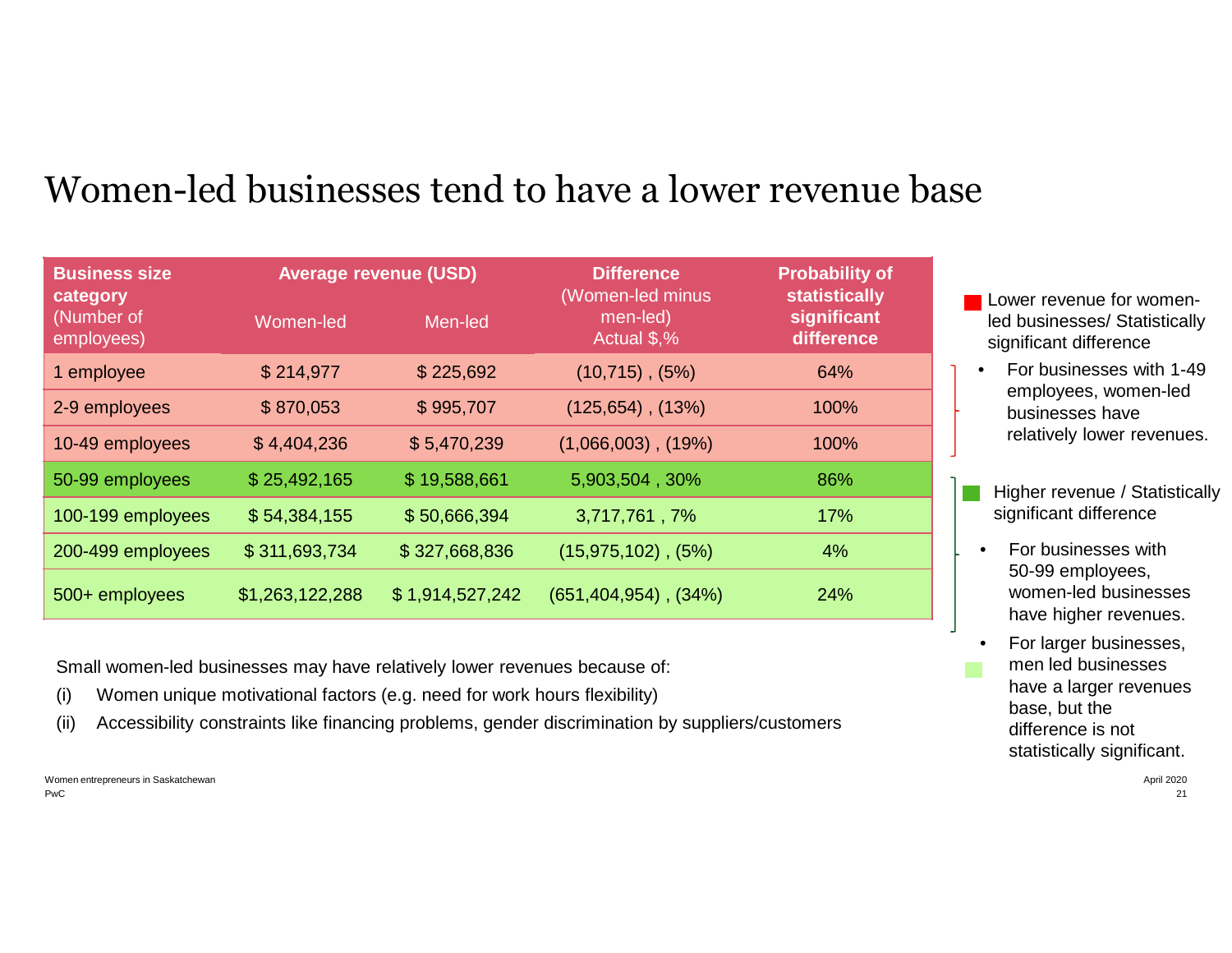### Women-led businesses are less capital intensive than men-led businesses

| <b>Business size category</b><br>(Number of employees)  |                                     | <b>Average assets (USD)</b> | <b>Difference</b><br>(Women-led minus men- | <b>Probability of</b><br>statistically significant<br>difference |  |  |  |
|---------------------------------------------------------|-------------------------------------|-----------------------------|--------------------------------------------|------------------------------------------------------------------|--|--|--|
|                                                         | Women-led                           | Men-led                     | led)                                       |                                                                  |  |  |  |
| Data only available for select business size categories |                                     |                             |                                            |                                                                  |  |  |  |
| 5-9 employees                                           | $$572,711*$                         | \$2,059,025                 | $(1,486,314)$ ,<br>(72%)                   | $NA^*$                                                           |  |  |  |
| 10-49 employees                                         | \$15,800,118                        | \$51,744,224                | $(35,944,106)$ ,<br>(69%)                  | 62%                                                              |  |  |  |
| 200-499 employees                                       | \$523,453,534                       | \$2,692,646,393             | $(2, 169, 192, 859), (81\%)$               | 4%                                                               |  |  |  |
| 500+ employees                                          | Small sample,<br>not representative | \$8,190,488,179             | Directionally negative                     | N/A                                                              |  |  |  |

\*Based on one data point, thus not valid from a statistical standpoint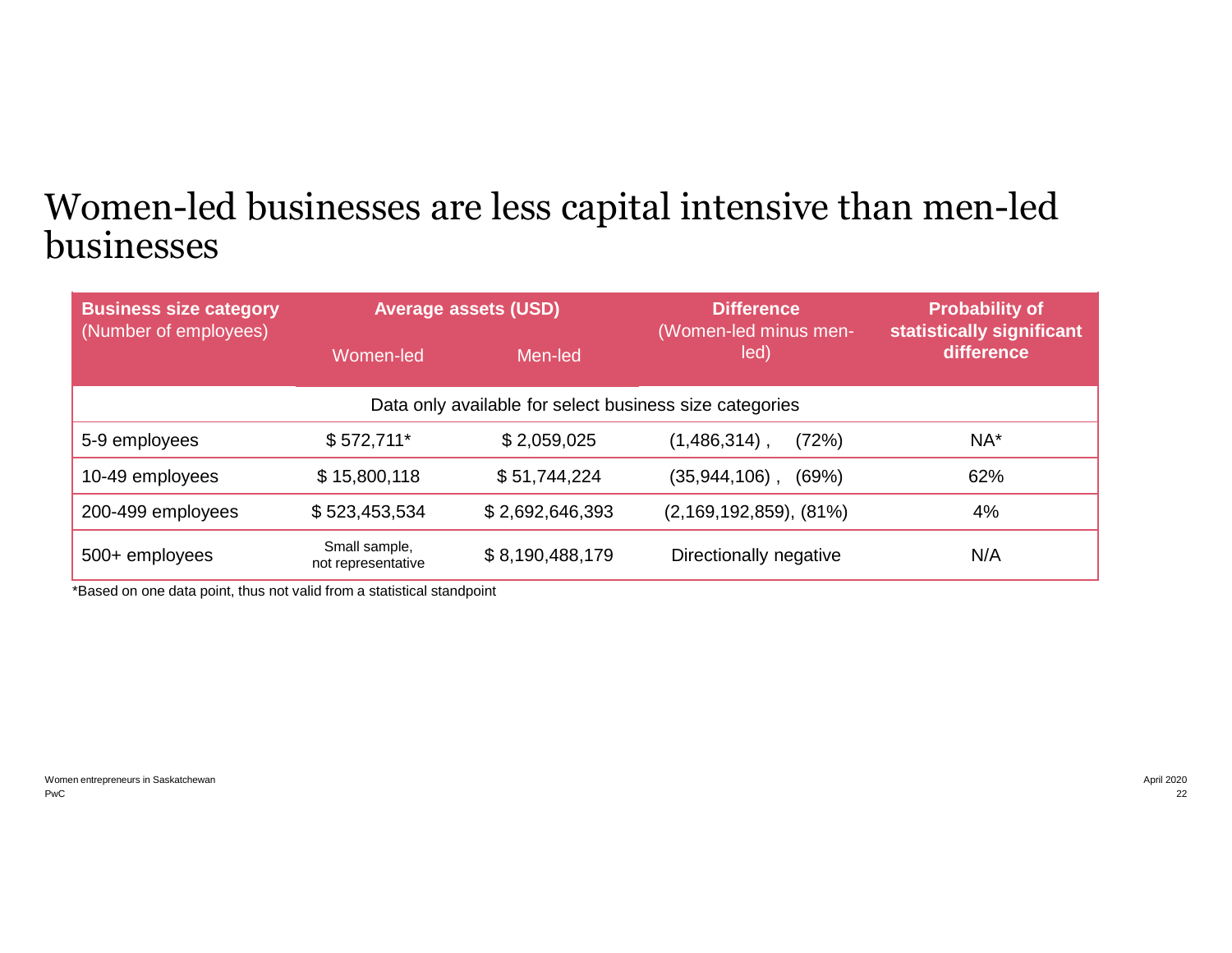### In the 'Health care, social assistance' and 'National security' sectors, the share of women-led businesses appears to be greater than men-led businesses

#### **North American Industry Classification System Ratio of women-led businesses to men-led (NAICS) codes businesses by sector**100% **Women-led Men-led** ╈ 11: Agriculture, forestry, fishing, hunting  $13\%$ 87% 0.1 21: Mining, quarrying, oil, gas  $14%$ 86% 0.2 22: Utilities 79% 0.3  $21%$ 23: Construction 0.3 20% 80% and 20% and 20% and 20% and 20% and 20% and 20% and 20% and 20% and 20% and 20% and 20% and 20% and 20 31: Manufacturing **23%** 77% 0.3 42: Wholesale trade 77% 0.3 23% 44: Retail trade 24% 76%  $\Box$  0.3 80% 0.3 49: Transportation & Warehousing  $20\%$ 51: Information 0.5 34% 66% 52: Finance & Insurance 45% 55% 0.8 53: Real estate, rental, leasing 33% 67% 0.5 54: Professional, scientific and technical services 0.5 33% 67% 55: Management of companies & enterprises 78% 0.3  $"22\%"$ 0.7 56: Admin, support, waste management 43% 57% 61: Educational services  $\Box$  0.8 44% 56% **62: Health care, social assistance** 57% 43% ■ 1.3 61% 0.7 71: Arts, entertainment, recreation 39% 72: Food, accommodation services 45% 55% 0.8 81: Other services 44% 56% 0.8 91: Public administration 57% 0.8 43% **92: National security** 57% 43%  $1.3$ 99: Nonclassifiable establishments 45% 55% 0.8 **0.5 Total 34% 66%**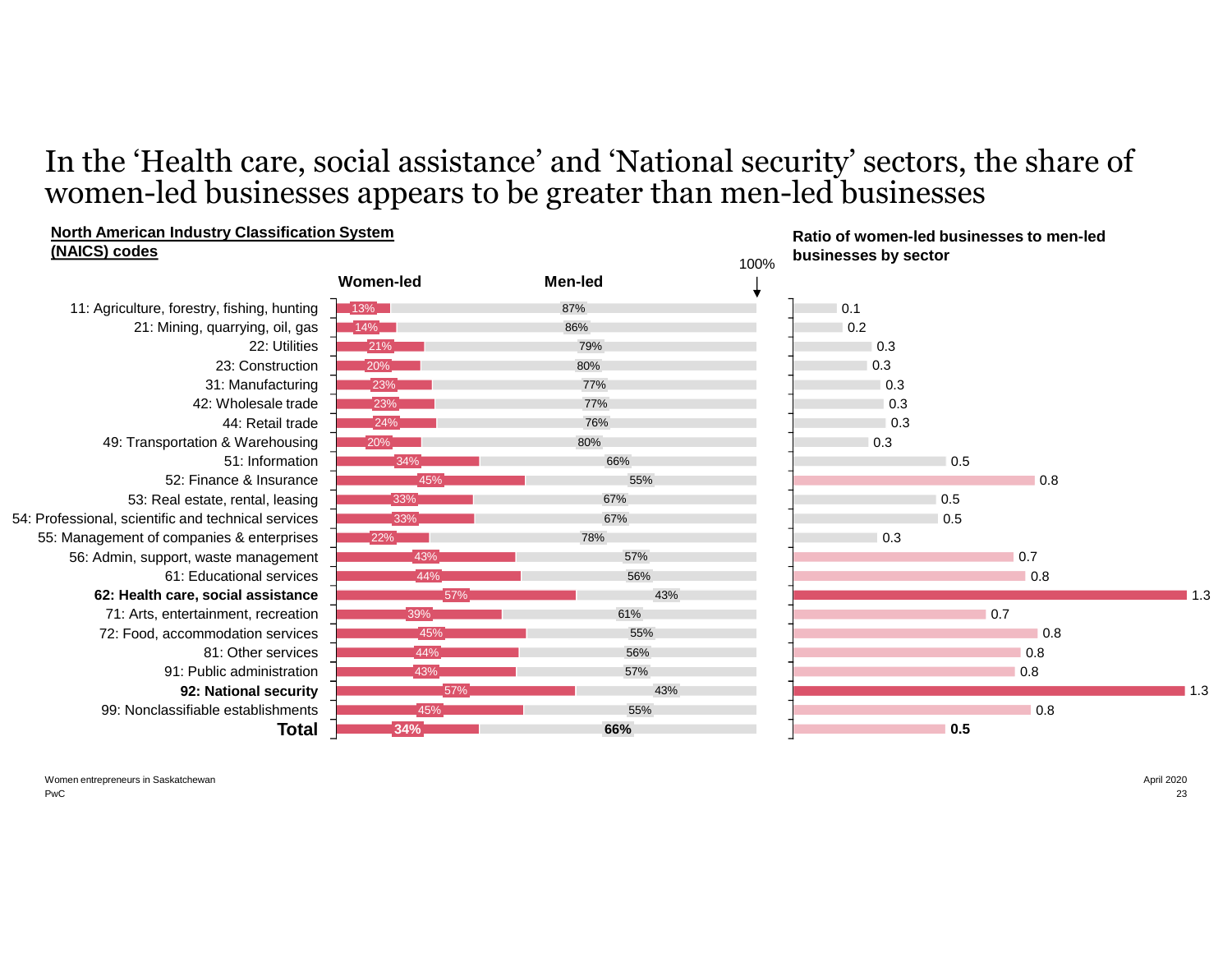### Gender led businesses in a sector as a percentage of total businesses led by that gender – across all businesses



Women entrepreneurs in Saskatchewan April 2020 April 2020

PwC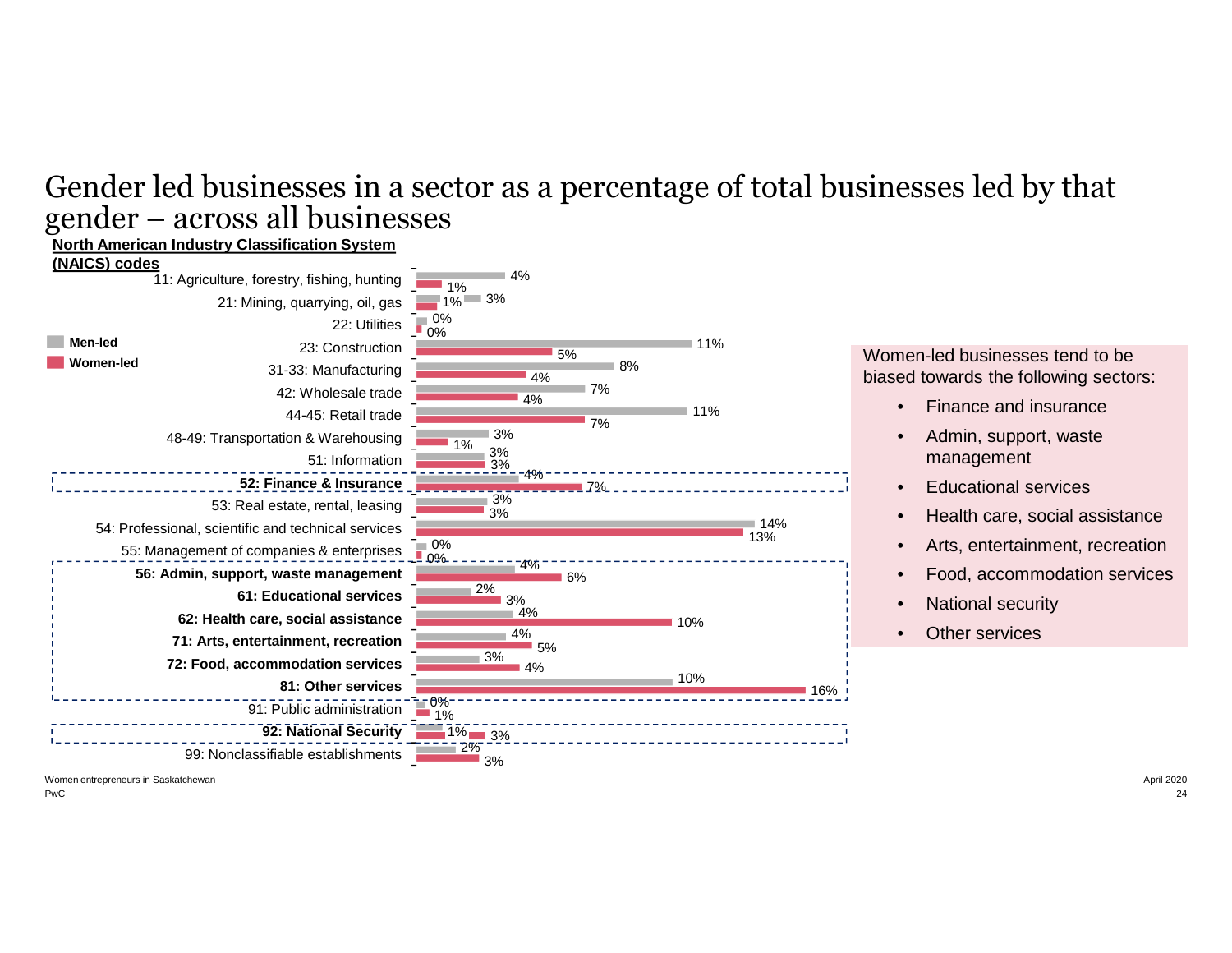### Gender led businesses in a sector as a percentage of total businesses led by that gender – small businesses (1-9 employees)



Women entrepreneurs in Saskatchewan **April 2020** April 2020

PwC

Note: 'Agriculture, forestry, fishing, hunting' sector is underrepresented in our sample, and 'Arts, entertainment, recreation' sector is overrepresented relative to the population.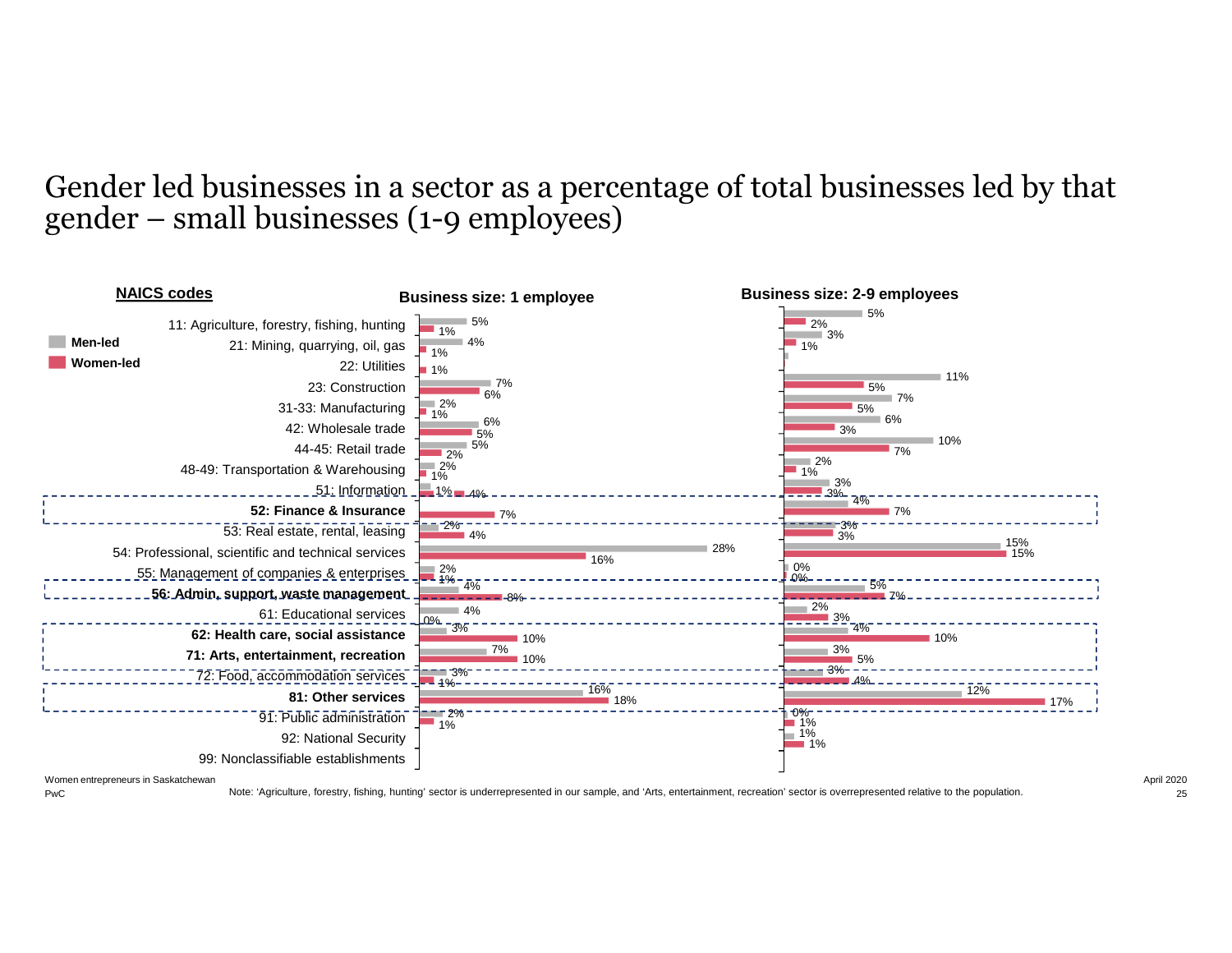### Gender led businesses in a sector as a percentage of total businesses led by that gender – 10-99 employee businesses



PwC Women entrepreneurs in Saskatchewan April 2020 April 2020

Note: 'Educational services' sector is underrepresented in our sample, and 'Construction', 'Professional, scientific, and technical services' are overrepresented relative to the population.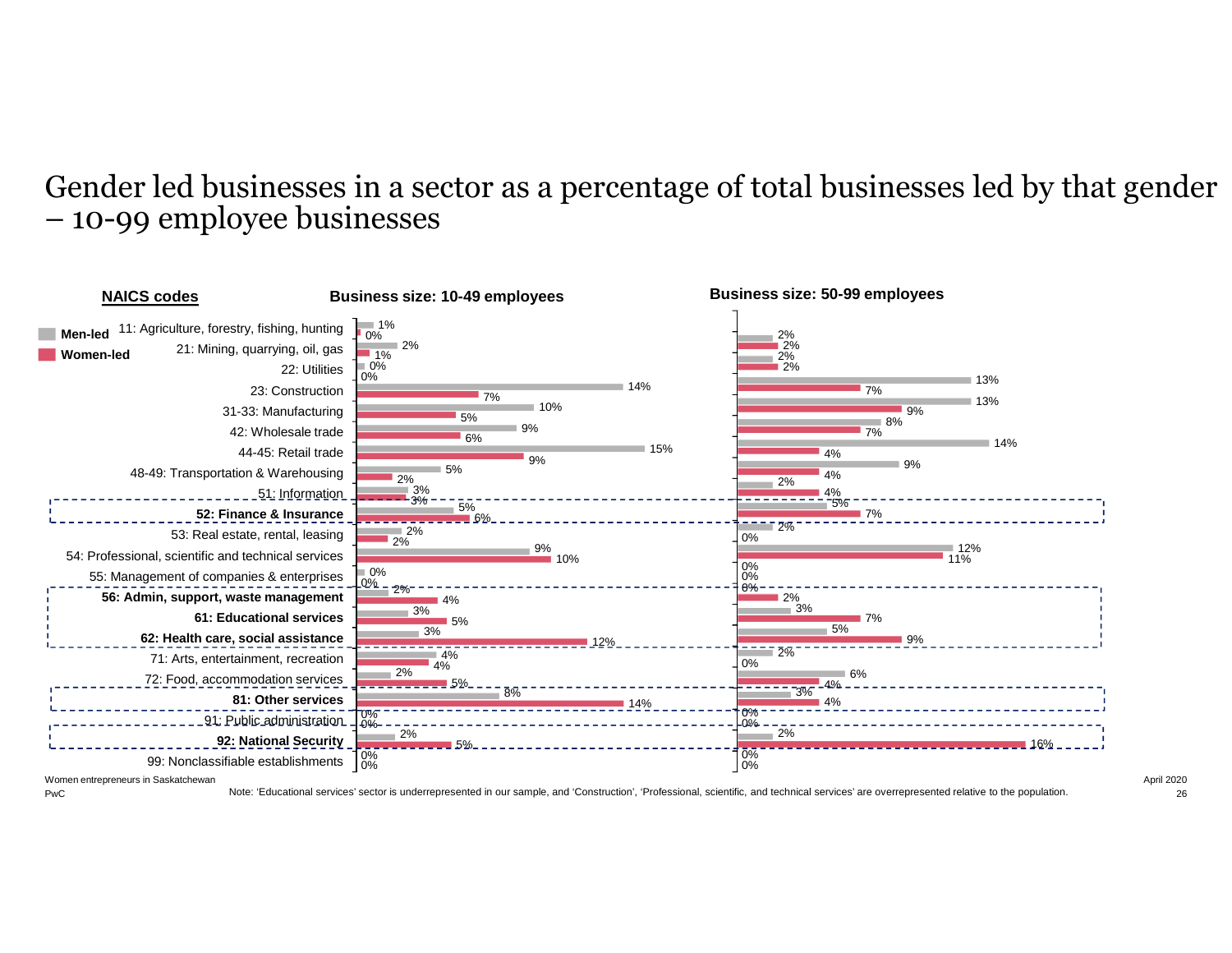### Gender led businesses in a sector as a percentage of total led businesses by that gender – 100-199 employees businesses



Women entrepreneurs in Saskatchewan April 2020 April 2020

Note: 'National security' sector is underrepresented in our sample, and 'Arts, entertainment, recreation' sector is overrepresented relative to the population.

PwC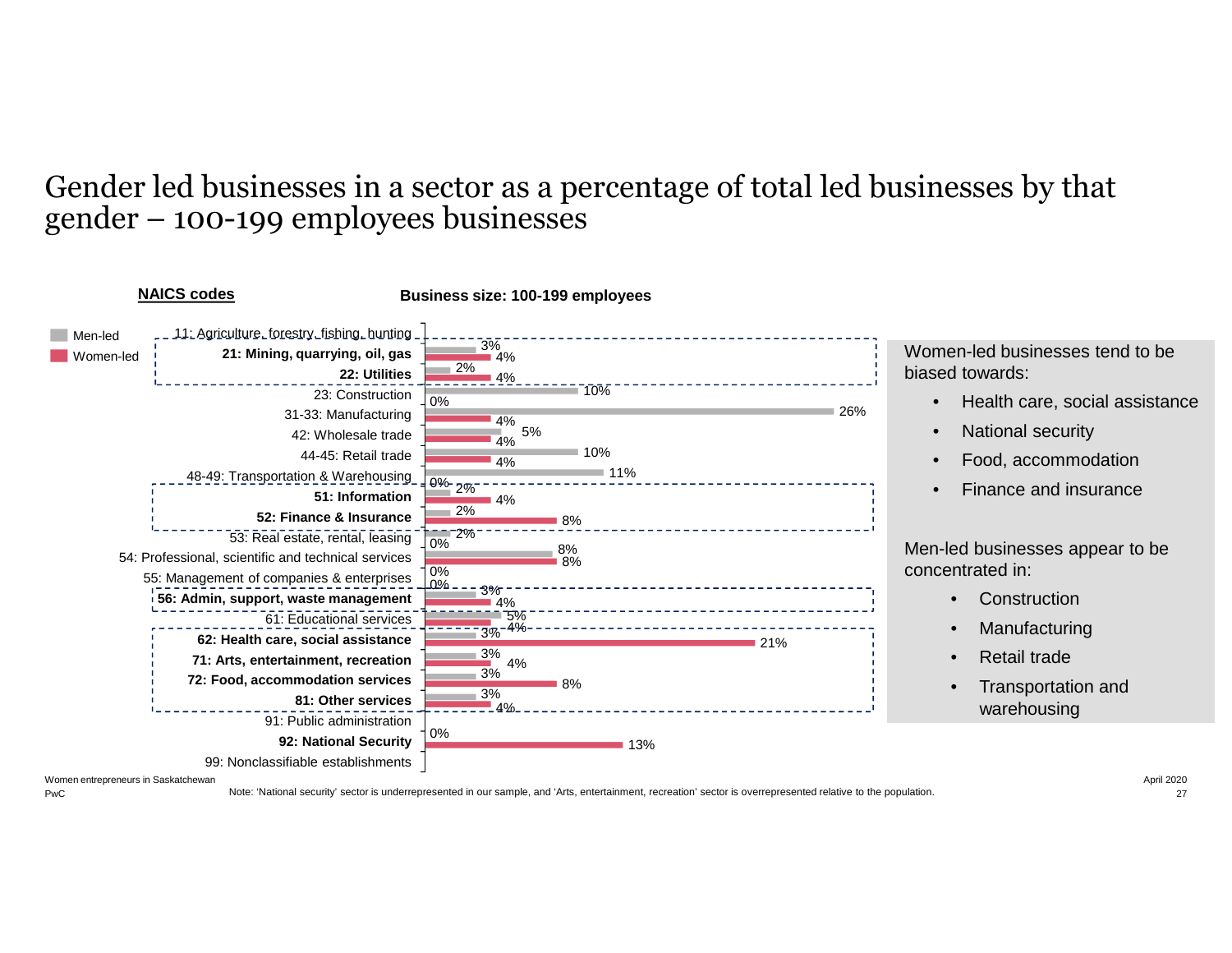### Sector bias for women and men-led large businesses (with 200+ employees)

#### **Women-led businesses**

- 51: Information
- 61: Educational services
- 62: Health care, social assistance
- 71: Arts, entertainment, recreation

#### **Men-led businesses**

- 21: Mining, quarrying, oil, gas
- 22: Utilities
- 23: Construction
- 31-33: Manufacturing
- 54: Professional, scientific and technical services
- 72: Food, accommodation services

Note: It is difficult to develop credible estimates of the proportion of men- and women-led businesses by sector due to small sample size.

PwC Women entrepreneurs in Saskatchewan April 2020 April 2020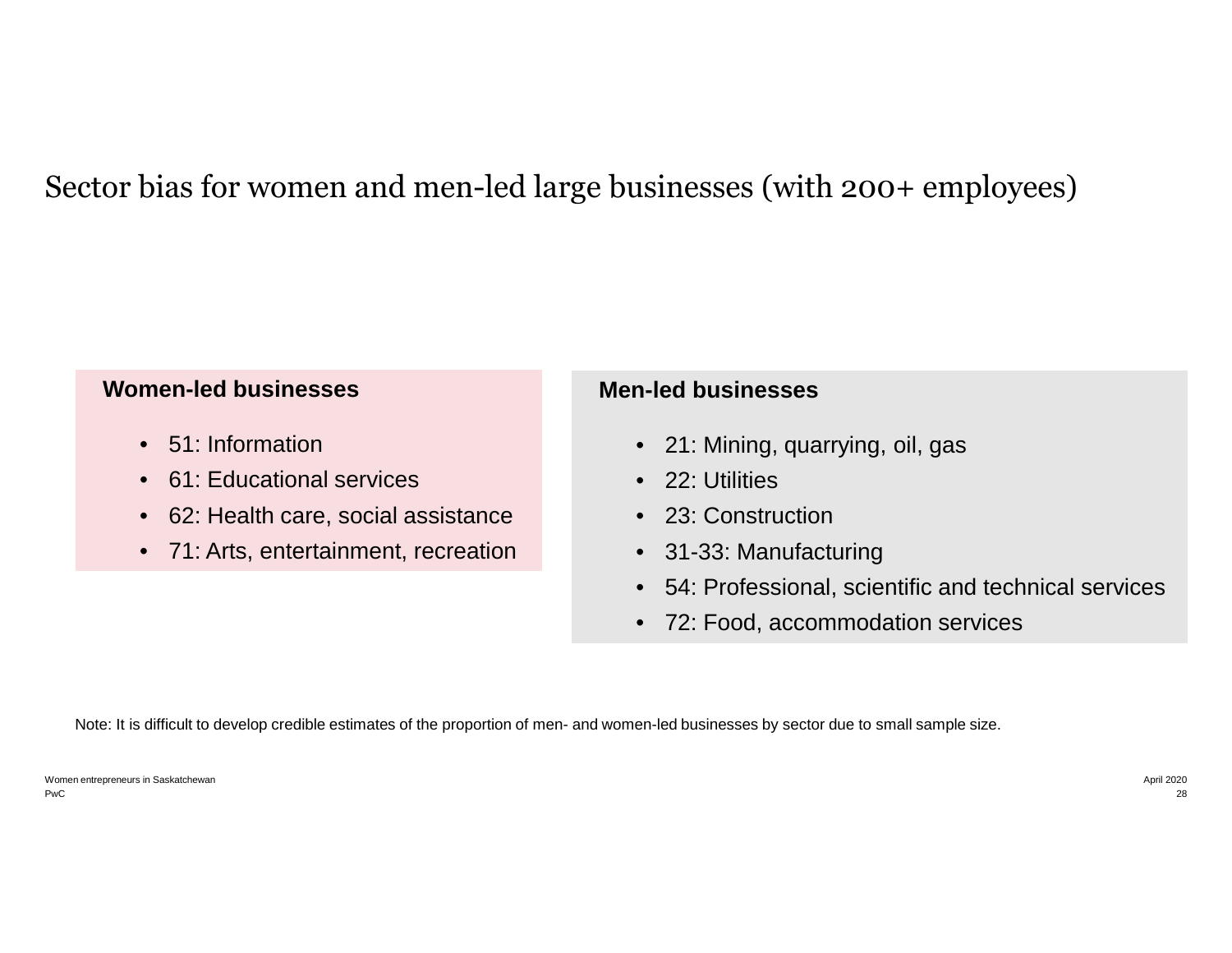### Gender led businesses by city: In La Ronge and Martensville women-led businesses are the majority

| Saskatchewan's city  | <b>Women-led</b> | 100%<br><b>Men-led</b> |  |
|----------------------|------------------|------------------------|--|
| Saskatoon            | 34%              | 66%                    |  |
| Regina               | 35%              | 65%                    |  |
| <b>Prince Albert</b> | 36%              | 64%                    |  |
| Moose Jaw            | 35%              | 65%                    |  |
| <b>Swift Current</b> | 29%              | 71%                    |  |
| Yorkton              | 35%              | 65%                    |  |
| North Battleford     | 47%              | 53%                    |  |
| Estevan              | $35\%$           | 65%                    |  |
| Weyburn              | 28%              | 72%                    |  |
| Lloydminster         | $36\%$           | 64%                    |  |
| Kindersley           | 41%              | 59%                    |  |
| Humboldt             | 48%              | 52%                    |  |
| Melfort              | 24%              | 76%                    |  |
| Meadow Lake          | 41%              | 59%                    |  |
| Warman               | 44%              | 56%                    |  |
| Nipawin              | 36%              | 64%                    |  |
| Martensville         | 52%              | 48%                    |  |
| Tisdale              | 24%              | 76%                    |  |
| La Ronge             | 60%              | 40%                    |  |
| Fort Qu'appelle      | 23%              | 77%                    |  |
| Carlyle              | 13%              | 88%                    |  |
| Others               | 34%              | 66%                    |  |
| <b>Total</b>         | 34%              | 66%                    |  |

PwC Women entrepreneurs in Saskatchewan April 2020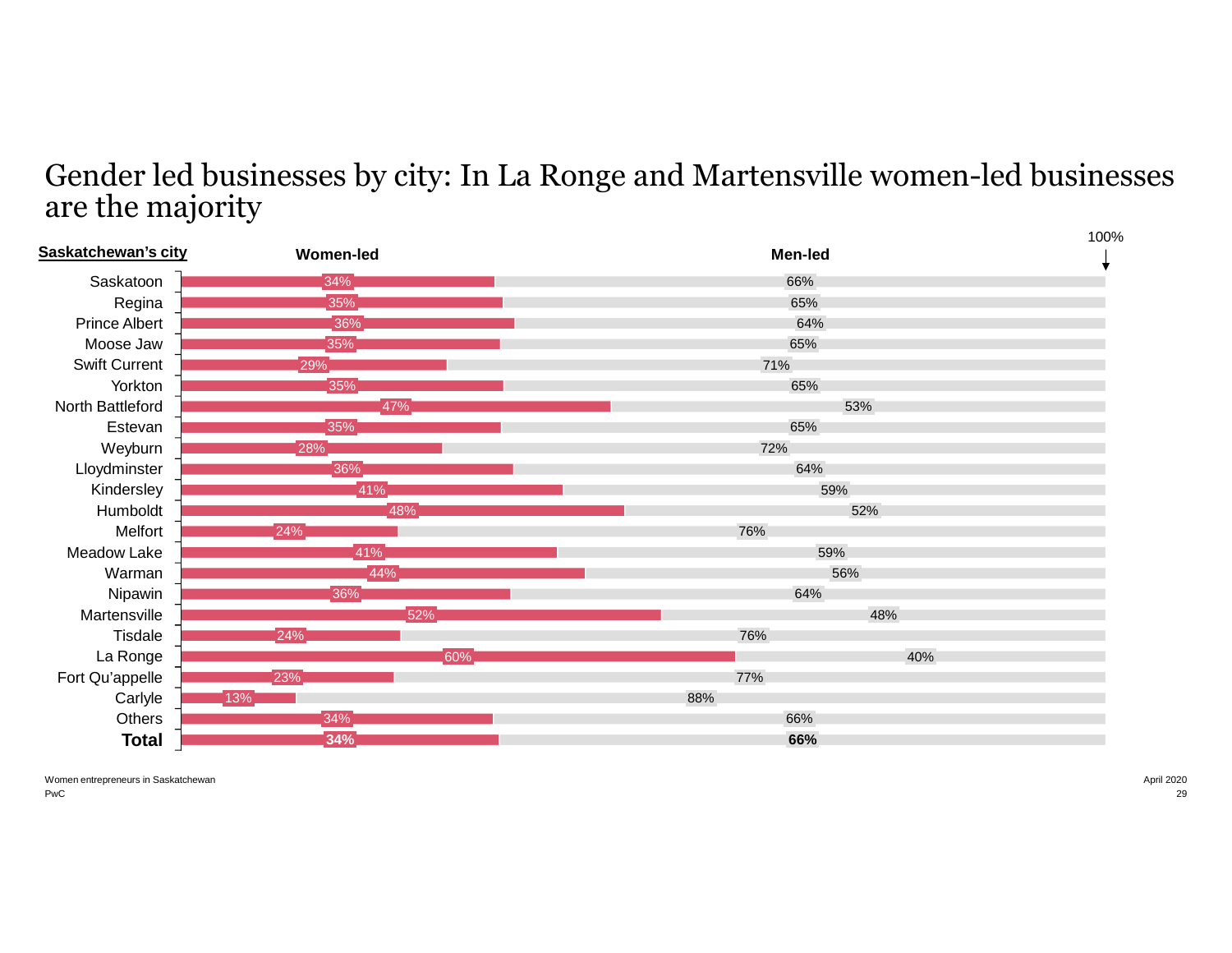### The share of women-led businesses tends to be lower in Southern Saskatchewan



**Ratio of women-led businesses to men-led businesses**

Women entrepreneurs in Saskatchewan April 2020 April 2020

PwC

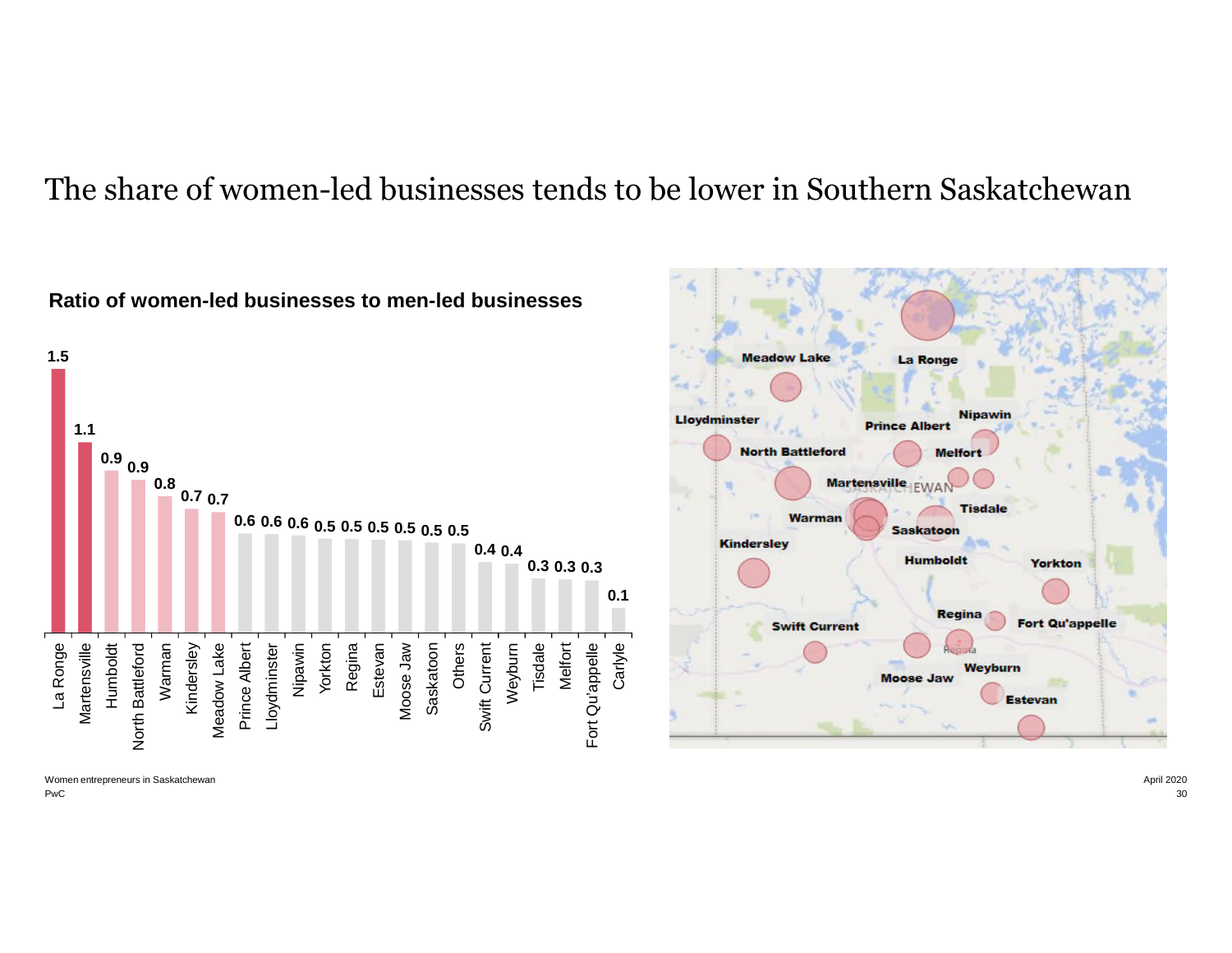### Women-led businesses in Regina appear to be of larger scale than those in Saskatoon

**Ratio of women-led businesses to men-led** 



**Share in total Saskatchewan businesses, by city** 



**Business size**

PwC Women entrepreneurs in Saskatchewan April 2020 April 2020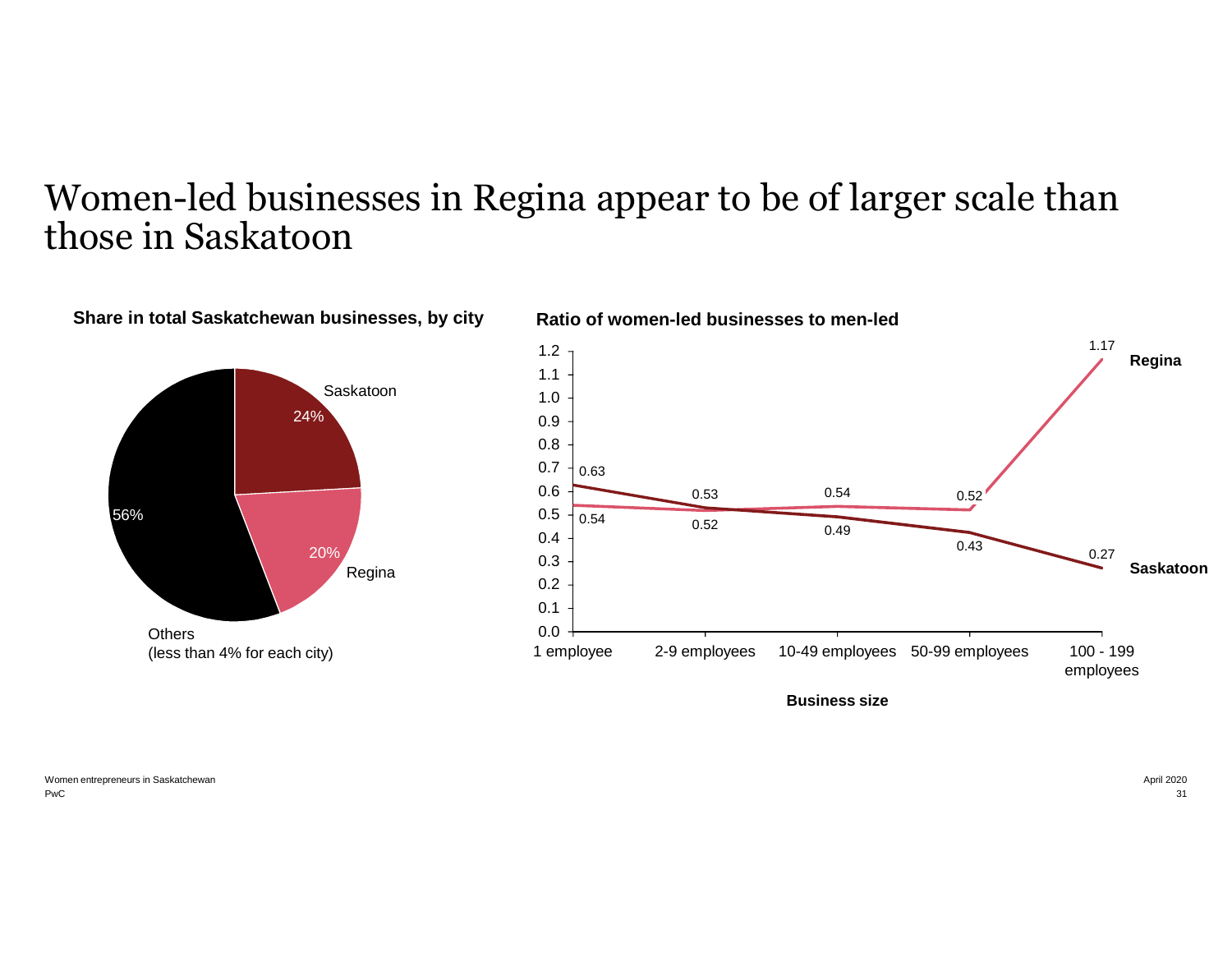### Women-led businesses are more often headquartered in Saskatchewan

**All of the women-led large businesses (with >500 employees) are headquartered in Saskatchewan compared to 57% of the men-led large businesses**



PwC Women entrepreneurs in Saskatchewan April 2020 April 2020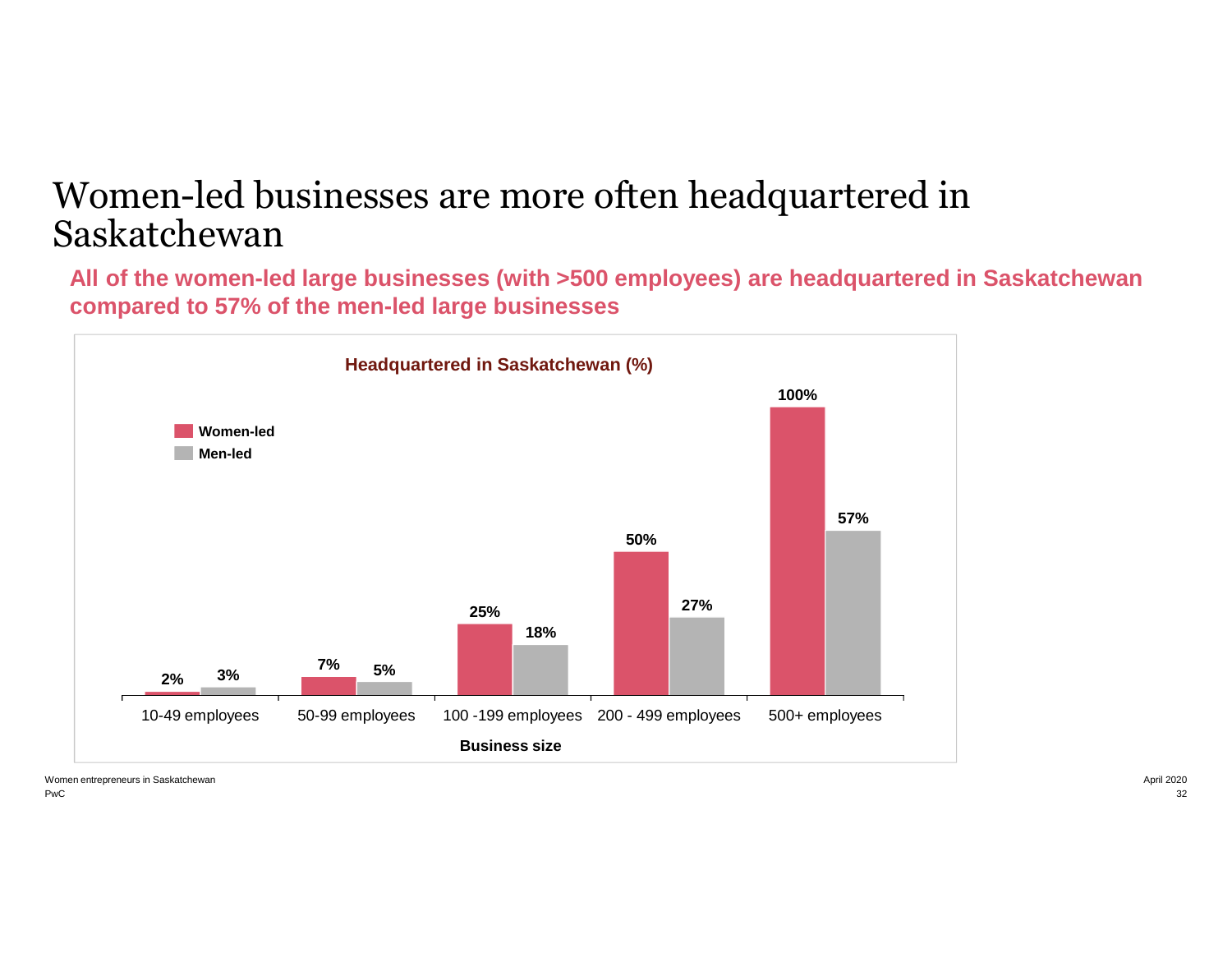### Women-led businesses' is less likely to be private owned in comparison to men-led businesses

### **Ownership type:**

95% of men-led businesses are incorporated (private/publicly traded), compared to 88% of women-led businesses

Women-led businesses are relatively more likely to be organized in the form of partnerships, public sector organizations, non-profit and unincorporated entities

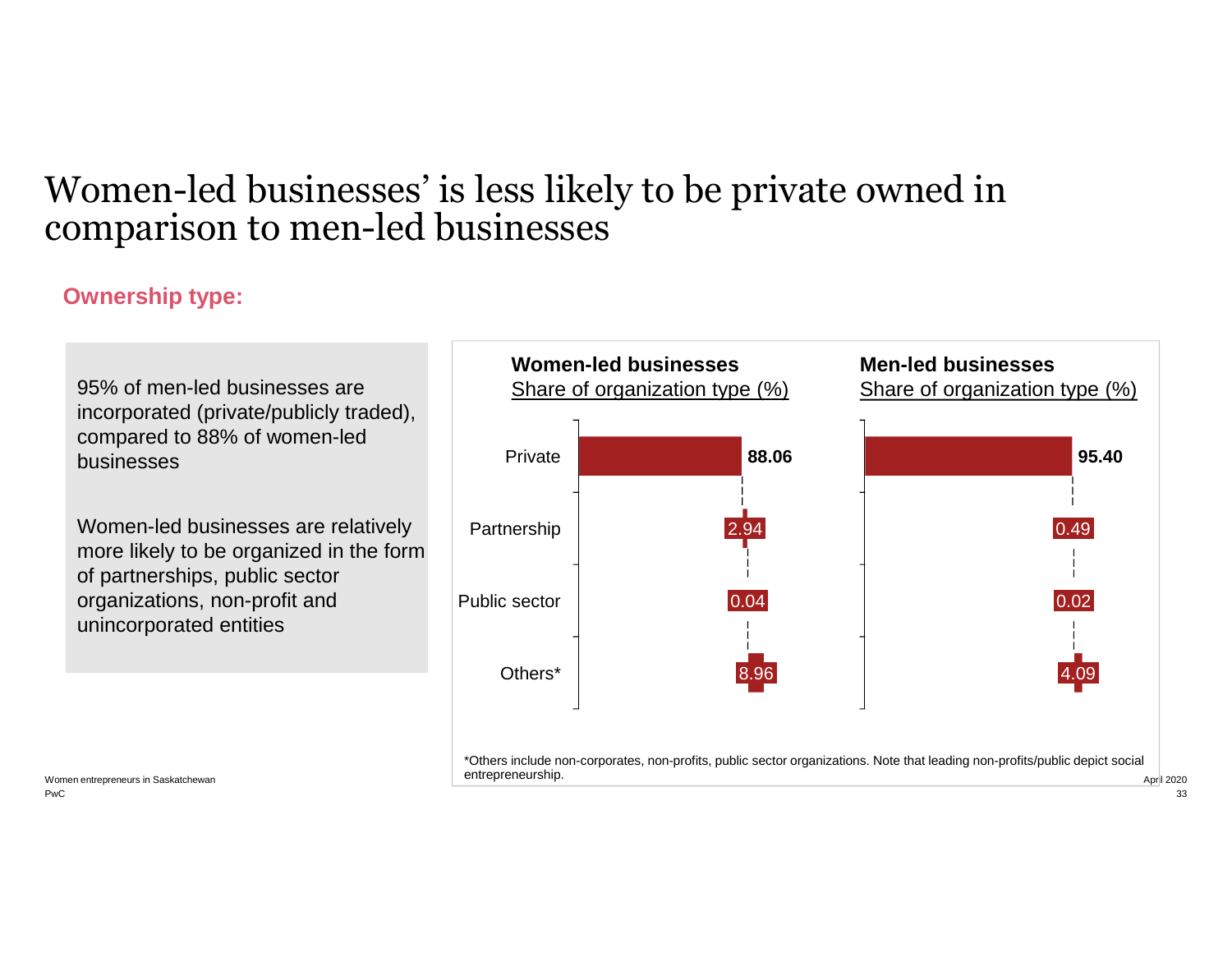### Women-led businesses are relatively more labor intensive, thus have greater propensity to increase employment in Saskatchewan

**Aggregate economic contribution in Saskatchewan, by gender**



PwC Women entrepreneurs in Saskatchewan **April 2020** April 2020 Note: The above estimates do not account for revenue differential due to gender of the entrepreneur. Thus, women-led businesses' GDP is a slight overestimation and the difference between employment and GDP contribution is likely to be larger. See Appendix for further comments on GDP and aggregate economic contribution.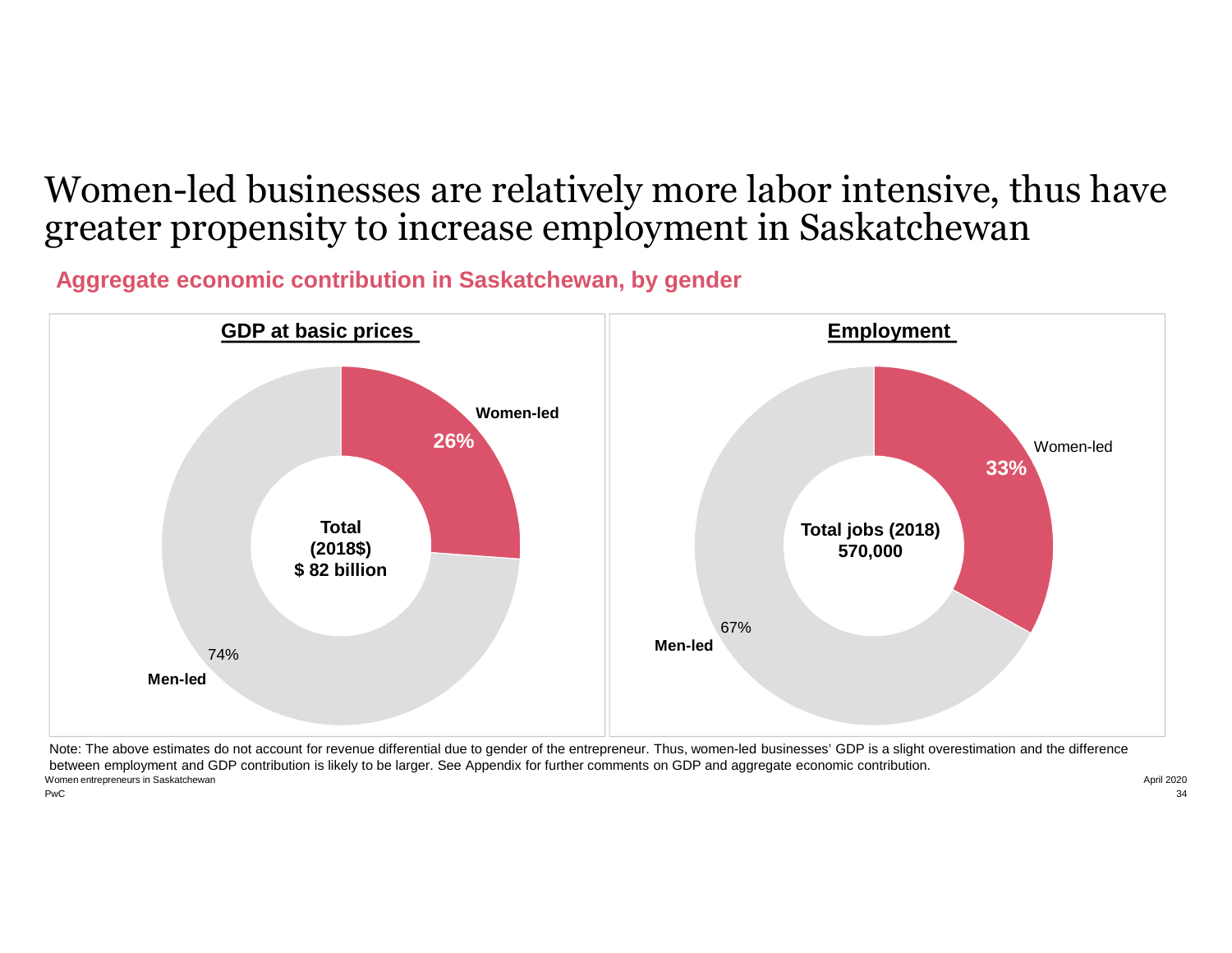

# Summary of findings

Women entrepreneurs in Saskatchewan April 2020 April 2020 Control and the control of the control of the control of the control of the control of the control of the control of the control of the control of the control of th

35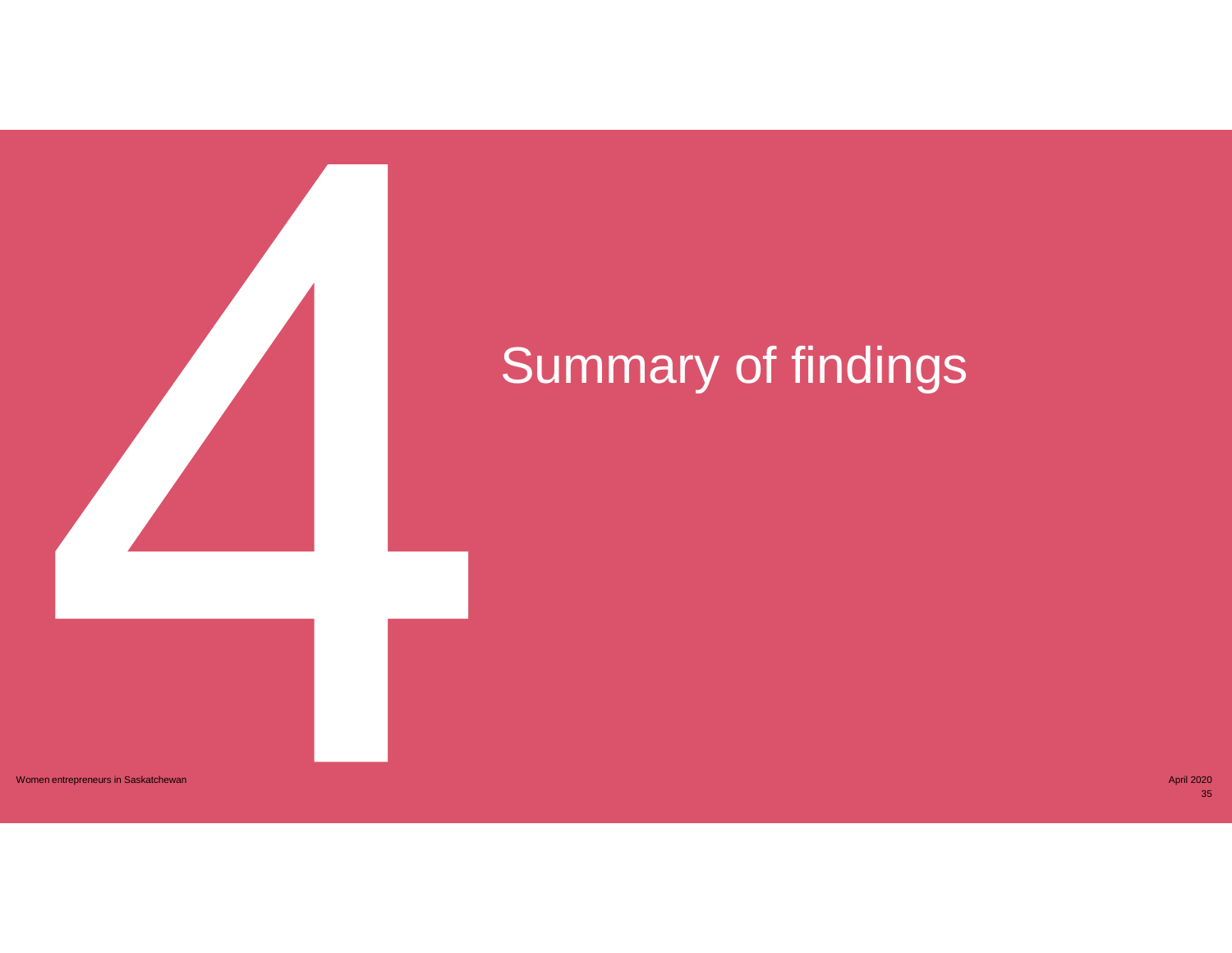# Findings based on gender analysis of Saskatchewan businesses

### **1. Share/size of women-led businesses**

- Women lead 34% of the businesses with at least 1 employee and 44% of businesses with no employees.
- 88.4% of women-led businesses in Saskatchewan have up to 10 employees.
- Across all business size categories, the share of men-led businesses is greater.
- Women are less likely to lead a business as the size of the business increases.
- Women-led businesses, on average, have slightly greater number of employees across businesses with less than 500 employees.
- The average number of employees in large businesses (with >500 employees) is more than double for men-led businesses compared to women-led businesses.

#### **2. Financial metrics of women-led businesses**

- For small businesses with 1 to 49 employees, women-led businesses have lower revenues than men-led businesses.
- For businesses with 50 to 99 employees, women-led businesses have higher revenues than men-led businesses.
- For larger businesses, men-led businesses have higher revenues, but the difference is not statistically significant.
- Women-led businesses are less capital intensive than men-led businesses.

PwC Women entrepreneurs in Saskatchewan April 2020 April 2020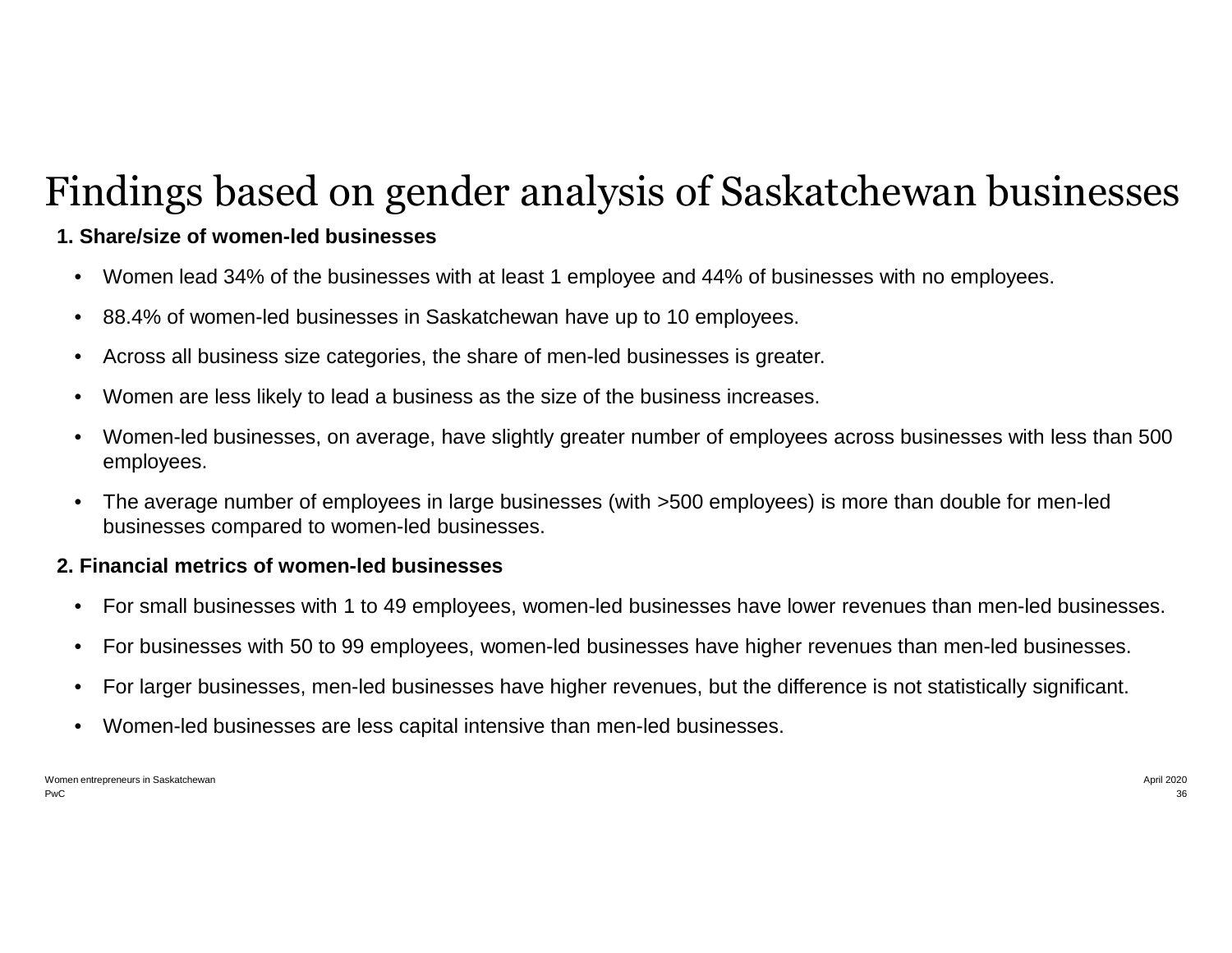# Findings based on gender analysis of Saskatchewan businesses

#### **3. Sectoral composition of women-led businesses**

- In the 'Health care, social assistance' and 'National security' sectors, the number/share of women-led businesses appear to be greater than men-led businesses.
- The share of men and women-led businesses is comparable for the following sectors: Finance & insurance, Educational services, Food and accommodation services, Public administration, Other services, Arts entertainment and recreation, Administration support and Waste management.
- The above findings mostly hold true across all business size categories.

#### **4. Women-led businesses by city of location**

- All cities except La Ronge and Martensville have a greater share of men-led businesses than women-led businesses.
- The share of women-led businesses tends to be lower in Southern Saskatchewan.
- Of the total Saskatchewan businesses, 24% are in Saskatoon, 20% are in Regina and less than 4% are in each of the remaining cities. Women-led businesses in Regina are larger in comparison to Saskatoon.
- Women-led businesses are more often headquartered in Saskatchewan.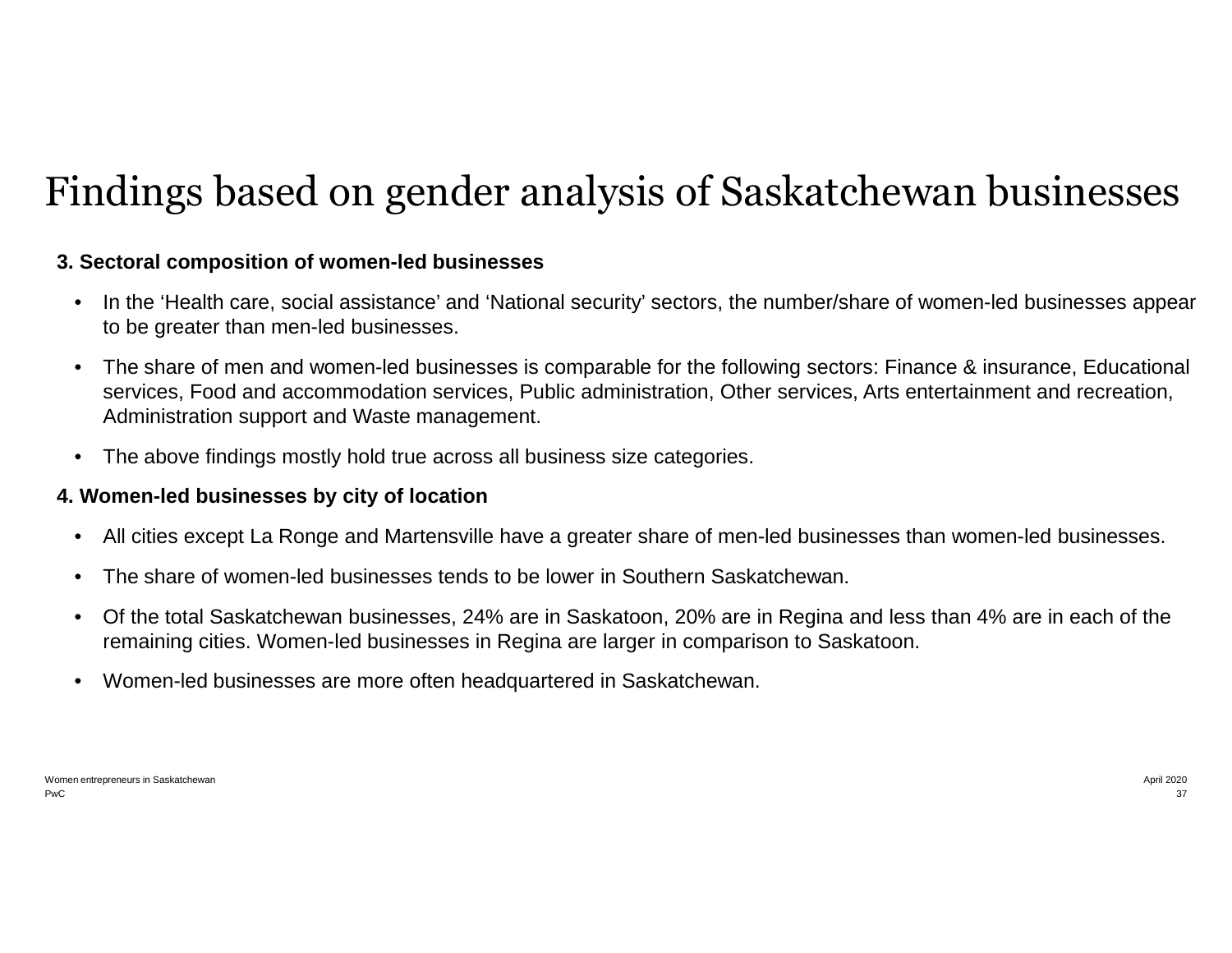# Findings based on gender analysis of Saskatchewan businesses

### **5. Contribution of women-led businesses to the Saskatchewan economy in 2019**

- \$23.1 billion in GDP
- 191,836 employees

### **6. Other findings**

- 95% of men-led businesses are incorporated (private/publicly traded) as compared to 88% of women-led businesses. Women-led businesses are relatively more likely to be organized in the form of partnerships, public sector organizations, non-profit and unincorporated entities.
- Women-led businesses tend to be more labor-intensive and less capital-intensive, which in combination with the types of business sectors they tend to concentrate in suggests that women-led businesses are more concentrated in the lower productivity and/or less technologically oriented sub-sectors of the economy.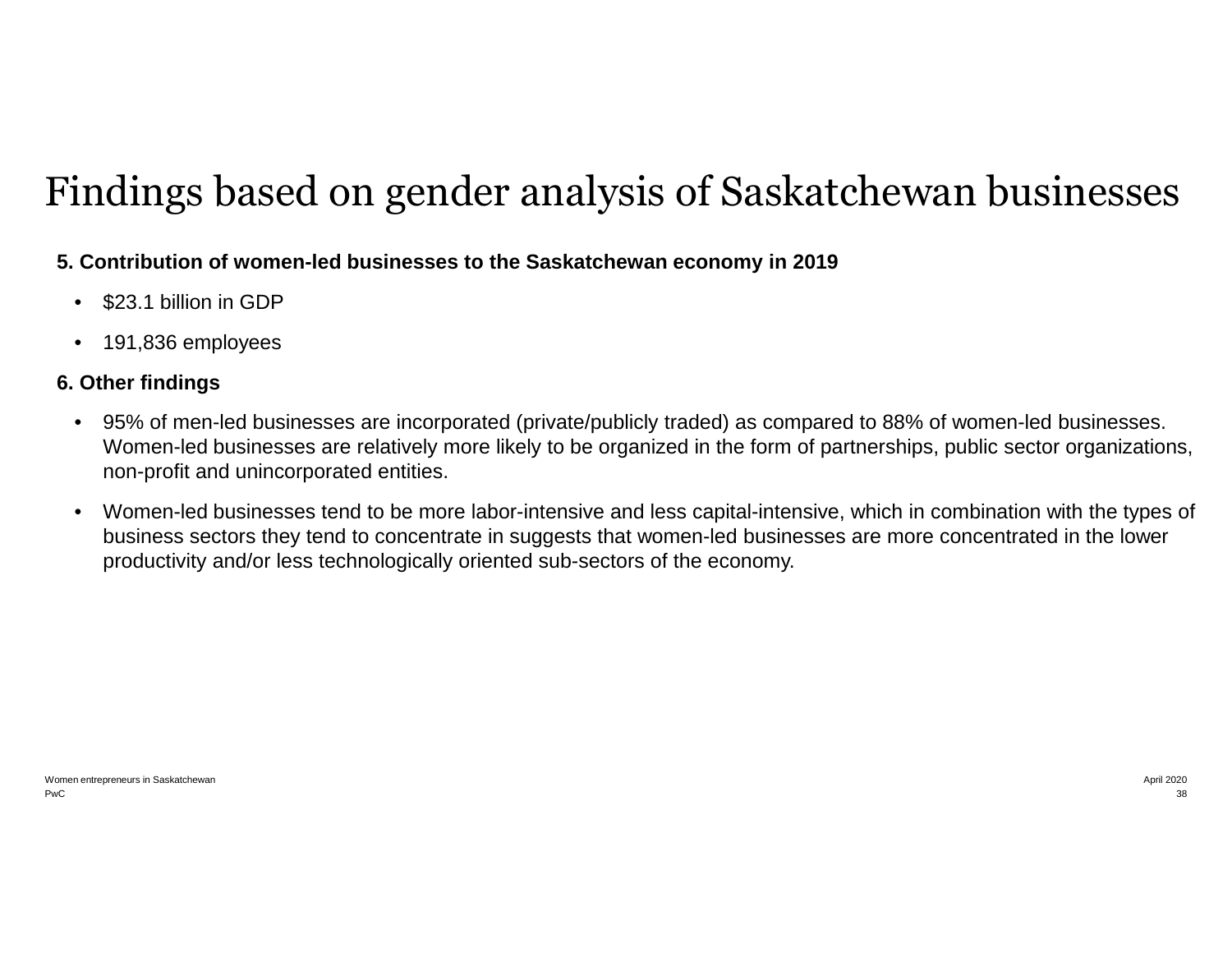# Appendices

women entrepreneurs in Saskatchewan April 2020 of the state of the state of the state of the state of the state of the state of the state of the state of the state of the state of the state of the state of the state of the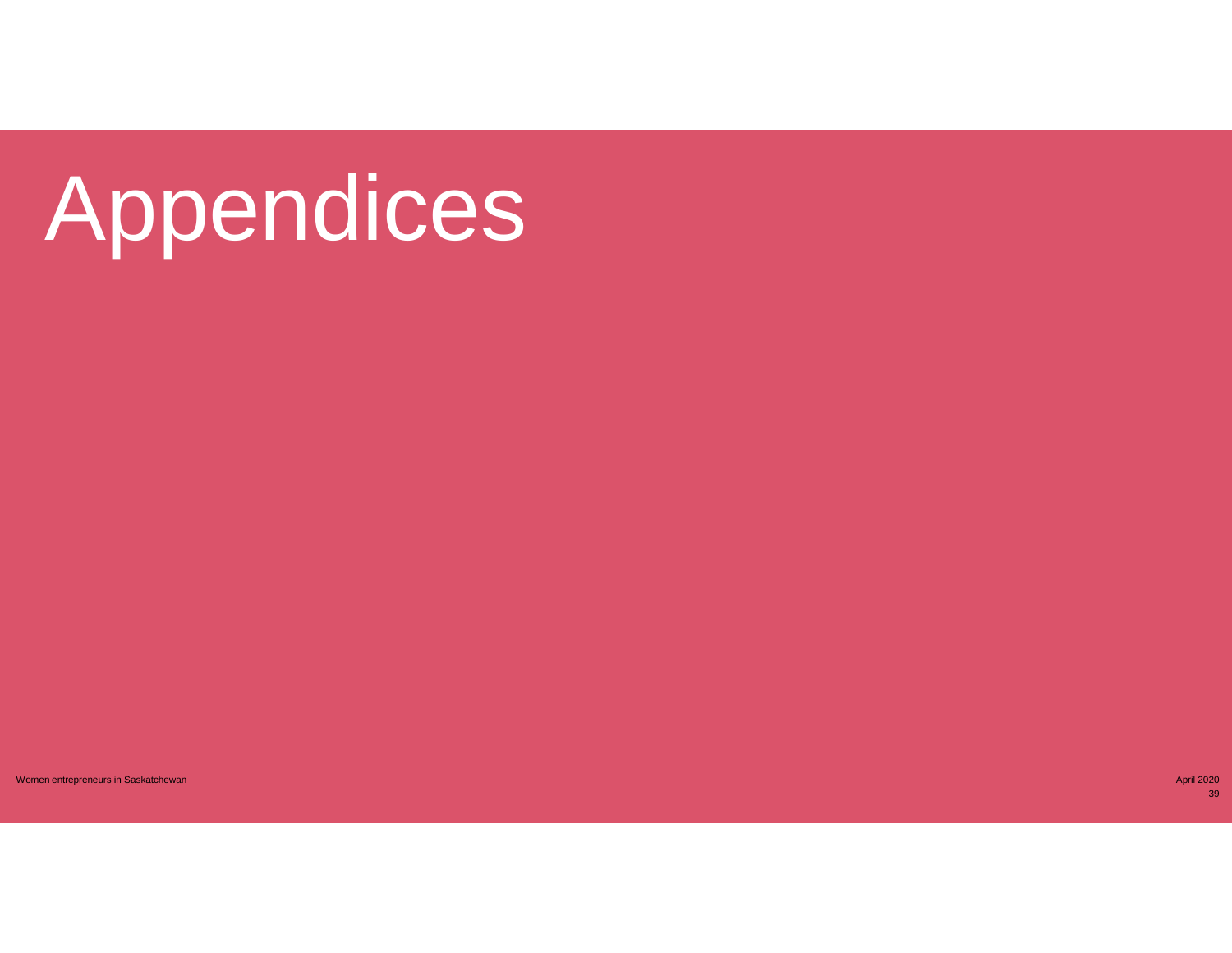### Statistical significance calculation

**Step 1: Calculate pooled standard deviation (s)**

$$
s=\sqrt{\frac{(n_1-1)s_1^2+(n_2-1)s_2^2}{n_1+n_2-2}}
$$

Where s1 and s2 are the standard deviations of the two samples with sample sizes n1 and n2

**Step 2: Calculate standard error of the difference between the two means**

$$
se(\bar{x_1}-\bar{x_2})=s\times\sqrt{\frac{1}{n_1}+\frac{1}{n_2}}
$$

**Step 3: Calculate the significance level, or P-value, using the t-test, with the value t calculated as:**

$$
t=\frac{\bar{x_1}-\bar{x_2}}{se(\bar{x_1}-\bar{x_2})}
$$

Source: 2020 MedCalc Software Ltd. Accessed at https://www.medcalc.org/calc/comparison\_of\_means.php

PwC Women entrepreneurs in Saskatchewan April 2020 April 2020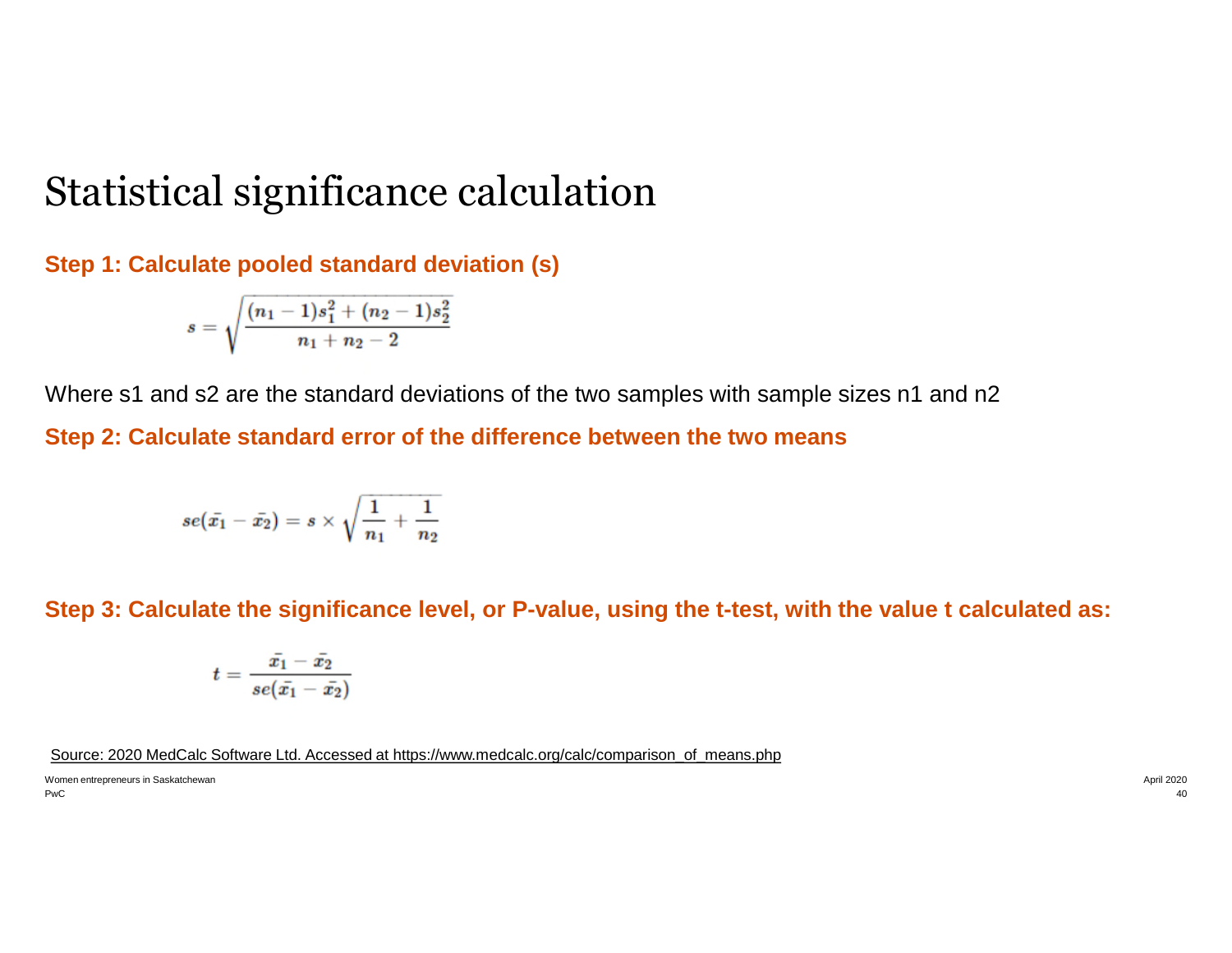## Aggregate economic contribution

#### **Approach**

- 1. We compiled Statistics Canada's estimates of Saskatchewan's GDP and employment by sector.
- 2. We disaggregated sectoral GDP and employment between men- and women-led businesses based on the share of men- and women-led businesses in each sector.
- 3. Sectoral GDP and employment estimates by gender were then aggregated to arrive at the cumulative GDP and employment by gender.